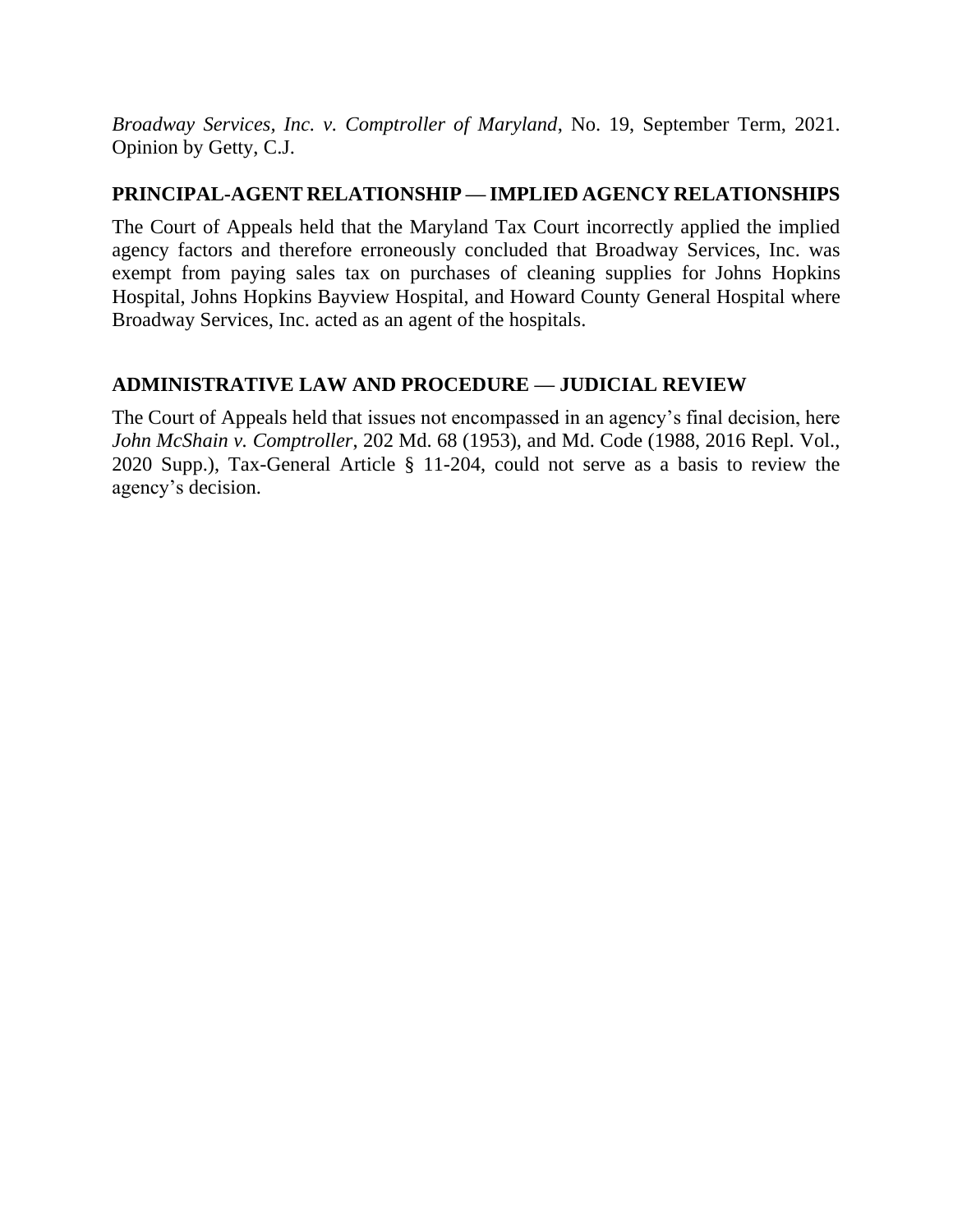Circuit Court for Anne Arundel County Case No. C-02-CV-18-000554 Case No. C-02-CV-18-000554<br>Argued: November 1, 2021<br>**IN THE COURT OF APPEALS** 

#### OF MARYLAND

No. 19

September Term, 2021

## BROADWAY SERVICES, INC.

v.

# COMPTROLLER OF MARYLAND

Getty, C.J. \*McDonald, Watts, Hotten, Booth, Biran, Wilner, Alan M. (Senior Judge, Specially Assigned)

JJ.

Opinion by Getty, C.J.

Filed: April 1, 2022

\*McDonald, J., now a Senior Judge, participated in the hearing and conference of this case while an active member of this Court. After being recalled pursuant to Md. Const., Art. IV, § 3A, he also participated in the decision and adoption of this opinion.

Pursuant to Maryland Uniform Electronic Legal Materials Act (§§ 10-1601 et seq. of the State Government Article) this document is authentic.



Suzanne C. Johnson, Clerk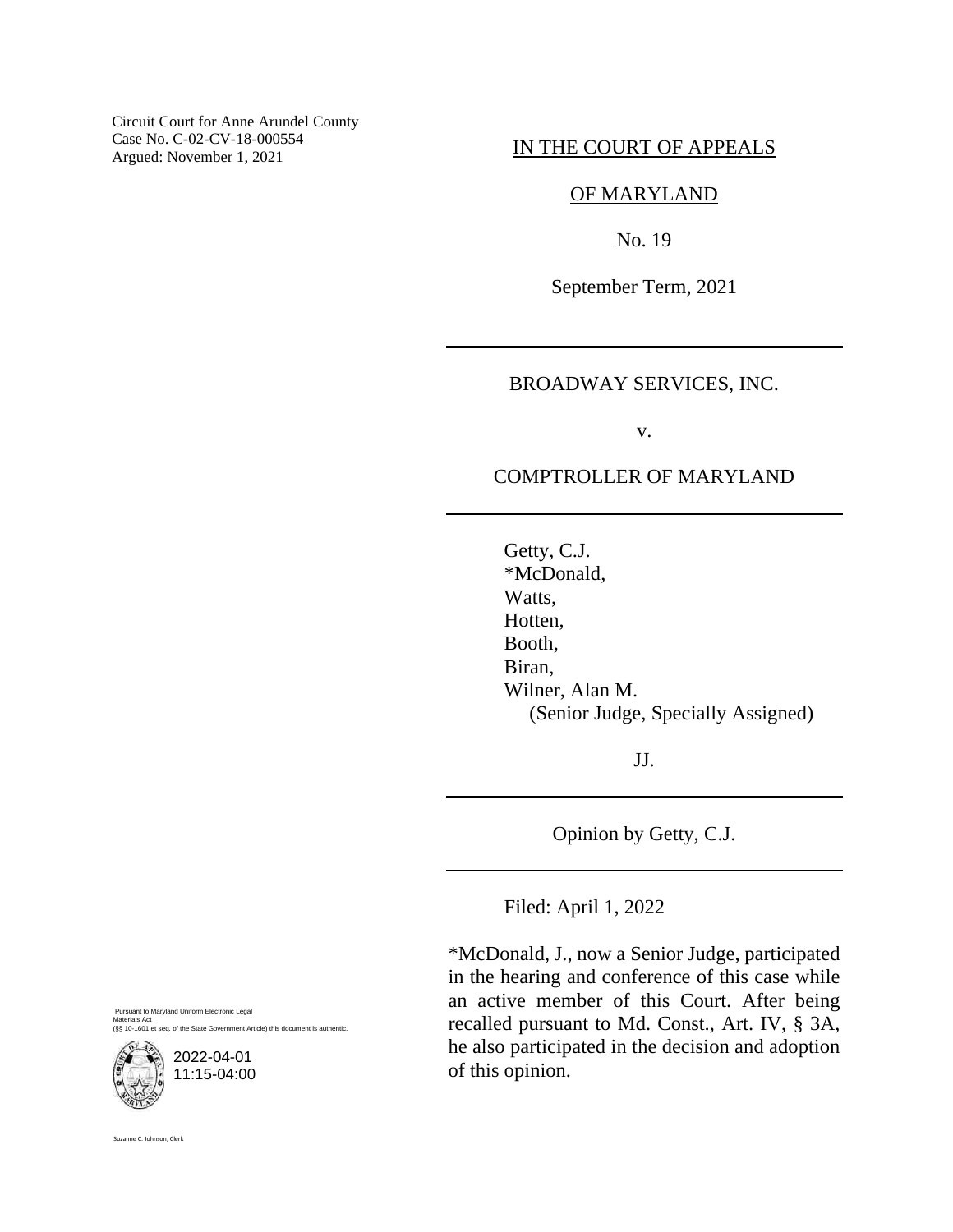The case before us involves contracts between three non-profit tax-exempt hospitals of the Johns Hopkins Health System ("JHHS"), and Broadway Services, Inc. ("Broadway"), a for-profit business. Under the contracts, Broadway provided management services to the hospitals, including purchasing and providing cleaning supplies for use by the hospitals' janitorial staff. Broadway paid sales and use tax on these purchases.

The Comptroller of Maryland ("Comptroller") is responsible for the fair and efficient collection of taxes. To aid in performing the principal duty of collecting taxes, the Comptroller conducts audits, assesses taxes, and considers applications for tax refunds. The Comptroller audited Broadway, and Broadway filed a request for an offset and refund of the taxes it paid to cleaning supply vendors, asserting that Broadway was reselling the cleaning supplies and was therefore exempt from paying sales and use tax. The Comptroller denied Broadway's requested refund and assessed additional unpaid taxes discovered from the audit.

Broadway appealed the Comptroller's decision to the Maryland Tax Court ("Tax Court"). The Tax Court reversed the Comptroller's denial of Broadway's requested offset and refund and held that Broadway was not a reseller but, because it acted as the hospitals' agent, should not have been charged sales tax.

The Tax-General Article of the Annotated Code of Maryland states that, except as otherwise provided, a sales and use tax is imposed on "a retail sale in the State[,] and . . . a use, in the State, of tangible personal property, a digital code, a digital product, or a taxable service." Md. Code (1988, 2016 Repl. Vol., 2020 Supp.), Tax-General Article ("TG") §§ 11-102(a) *et seq.* A retail sale includes the sale of "(i) tangible personal property; (ii) a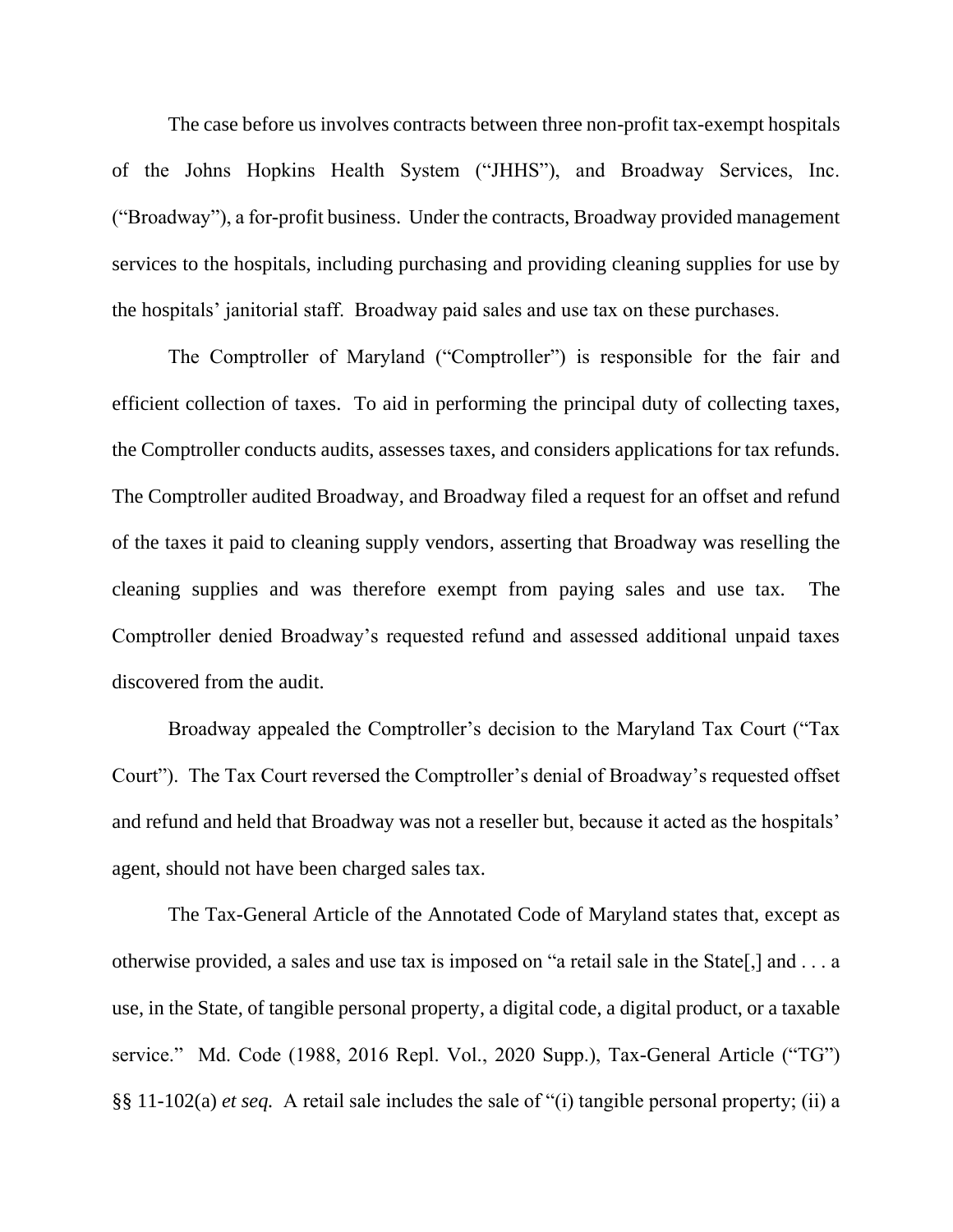taxable service; (iii) a digital code; or (iv) a digital product." TG  $\S$  11-101(h)(1). However, a retail sale does not include "a sale of tangible personal property . . . if the buyer intends to . . . resell the tangible personal property . . . in the form that the buyer receives or is to receive the property[.]"  $TG \S 11-101(h)(3)(ii)(1)$ . Tangible personal property is defined as "(i) corporeal personal property of any nature; (ii) an accommodation; or (iii) a short-term rental." TG  $\S$  11-101(k)(1).

Exemptions to the sales and use tax are located in Title 11, Subtitle 2 of the Tax-General Article. Section 11-204(a)(3) identifies an exemption to sales and use tax for certain nonprofit organizations and states in pertinent part:

(a) The sales and use tax does not apply to:

\*\*\*

(3) a sale to a nonprofit organization made to carry on its work, if the organization:

(i) 1. is located in the State;

\*\*\*

(ii) is a charitable, educational, or religious organization;

(iii) is not the United States; and

(iv) except for the American National Red Cross, is not a unit or instrumentality of the United States[.]

TG § 11-204(a)(3).

To qualify as an organization exempt from sales and use tax under TG § 11-204(a)(3), "the organization shall file an application for an exemption certificate with the Comptroller." TG § 11-204(c). Buyers are required to produce evidence showing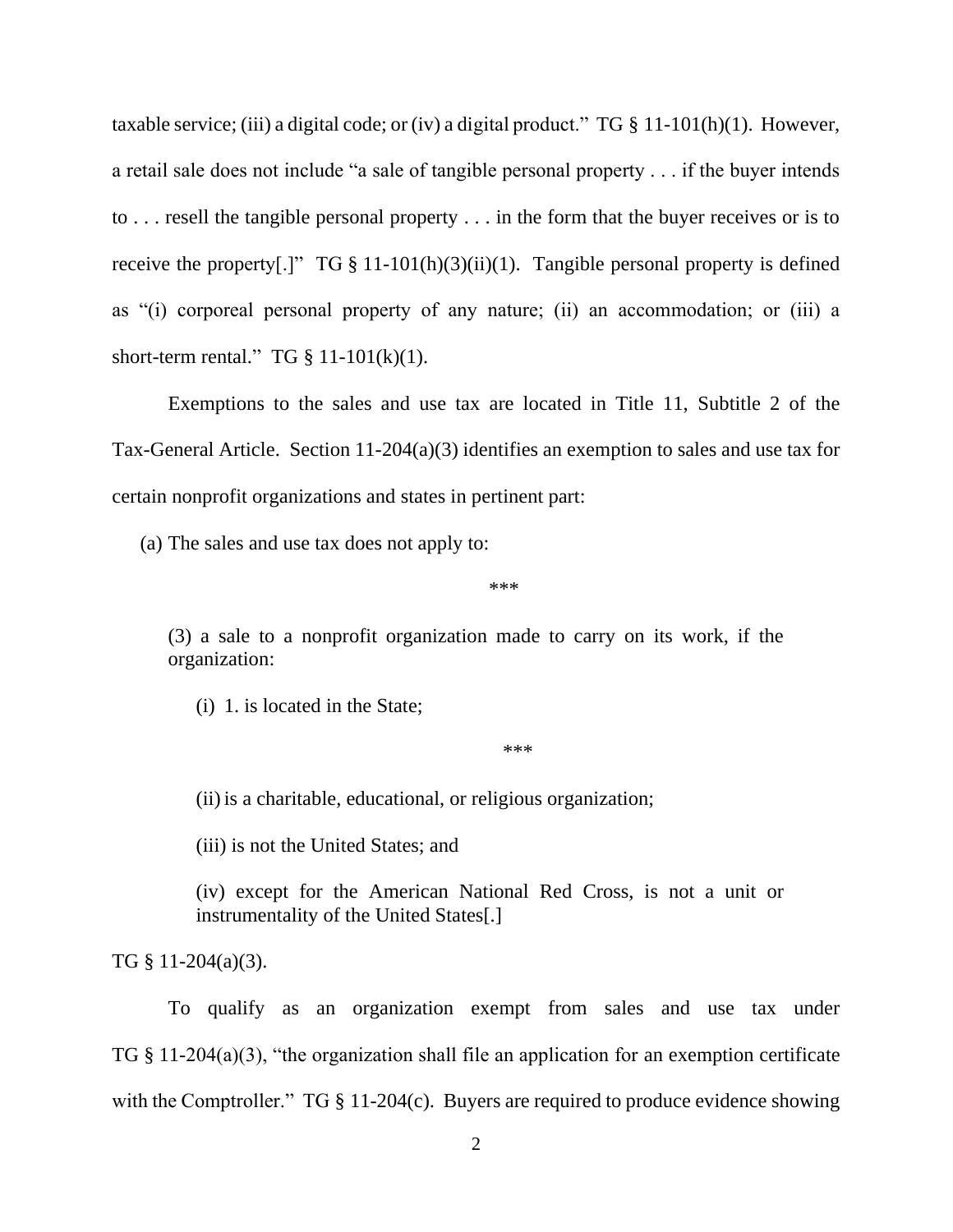exempt status from sales and use tax, and must "provide<sup>[]</sup> the vendor with: (1) evidence that the buyer has an exemption certificate; or (2) the evidence that the Comptroller requires by regulation." TG § 11-408(a). The vendor's duty to collect sales and use tax from a buyer is "waived if the buyer provides the vendor with a signed resale certificate that" complies with the standards set forth in TG  $\S$  11-408(b)(1).

The question before us is whether the Tax Court erred in concluding that Broadway should not have been charged sales tax on the purchases. Further, we consider whether our holding in *John McShain v. Comptroller* supports a conclusion that Broadway should not have been charged sales tax. 202 Md. 68 (1953). For the reasons explained below, we answer that the Tax Court erred in concluding that Broadway acted as an agent of the hospitals when it purchased cleaning supplies. We also decline to extend our narrow holding in *McShain* to the present circumstances because the cleaning supplies were not incorporated into the realty of the hospitals.

#### **BACKGROUND**

### *A. Factual Background*

Broadway is a for-profit company that provides security, parking, housekeeping, transportation, and facilities and property management services. Broadway is a subsidiary of the DOME Corporation, which is equally owned by The Johns Hopkins University and the JHHS. Between 1994 and 2001, Broadway entered into written Hospital Service Agreements ("HSA") with Johns Hopkins Hospital, Johns Hopkins Bayview Hospital, and Howard County General Hospital (collectively, the "hospitals"). The hospitals are exempt from sales and use tax as non-profit organizations.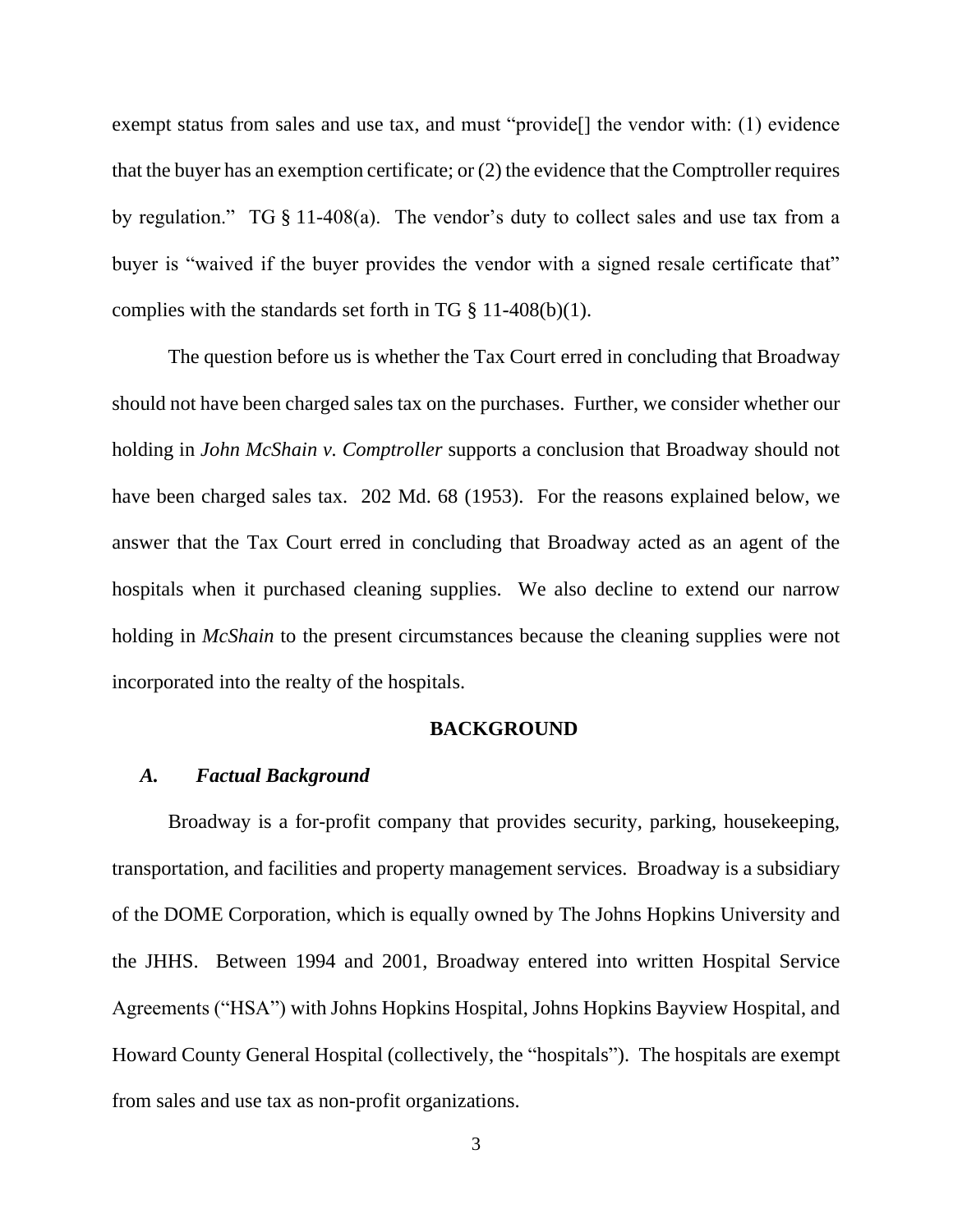Each hospital entered into its own HSA with Broadway, but the contracting procedures were uniform, and the HSAs themselves were largely similar. To create the HSAs, Broadway "mimicked" similar contracts from its competitors. The HSAs did not reference the creation of an express agency relationship.

Under the HSAs, Broadway provided janitorial management, including furnishing cleaning supplies to the hospitals, managing overall operations, and supervising janitorial staff. Specifically, Broadway "provid[ed] housekeeping services to [the hospitals] in accordance with the terms and conditions" of the HSAs. These services explicitly included "provid[ing] cleaning supplies and equipment to [the hospitals'] personnel performing housekeeping duties in and about the facility." Third-party vendors assessed sales tax on Broadway's purchases of cleaning supplies, which Broadway paid. The vendors shipped the cleaning supplies directly to the hospitals for use by the hospitals' janitorial staff. The hospitals required the cleaning supplies to comply with infectious control standards. Before Broadway altered its purchases, Broadway presented the products to the hospitals for approval under their infectious control standards for hospital use.

Broadway's personnel did not clean the hospitals. At each hospital, the janitorial staff was unionized and prohibited non-union individuals and entities from cleaning. However, Broadway supervised the cleaning operations, inspected the work done by janitorial staff, and ensured the janitorial staff correctly completed the work Broadway assigned.

The hospitals compensated Broadway in twelve monthly installments based on an agreed-upon annual price. The HSAs provided that "[a]t the beginning of each month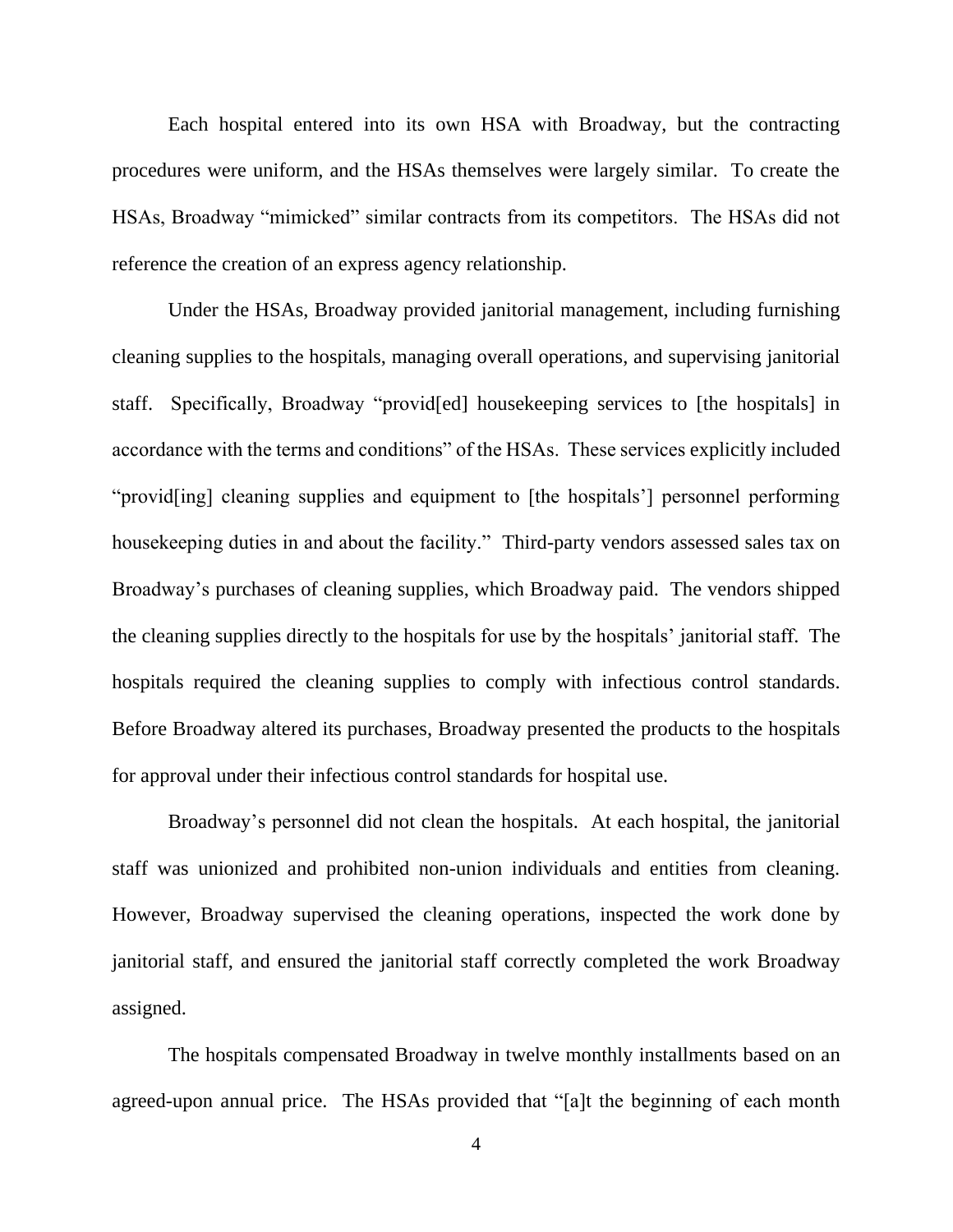during the term of [the HSAs,]" Broadway "shall submit to [the hospitals] an invoice covering" one-twelfth of the lump-sum amount. The HSAs and monthly invoices did not contain an itemized breakdown of the costs, such as the specific costs of the cleaning supplies or of Broadway's management expenses. The payments were not adjusted based on the actual costs incurred. Instead, any additional expenses above the agreed-upon annual rate factored into the following year's calculation.

Adjustments to the annual rate required an agreement between both parties. Amendments to the HSAs did not take effect unless the parties agreed to written amendments. On one occasion, Broadway and one of the hospitals agreed to amend the HSA to change the rate before the end of the contract term. This amendment was necessary because one of the hospitals added two new towers, which caused Broadway to incur additional expenses, including the costs of purchasing larger quantities of cleaning supplies to account for the expansion.

This case arises from a sales tax audit of Broadway conducted by the Comptroller between December 1, 2007 and November 30, 2011. Broadway responded to the audit with a request for an offset credit and refund of \$76,161.96, which equals the amount of sales tax Broadway paid. In its request, Broadway contended that it paid excess tax for services and products purchased for resale to the hospitals. The Comptroller denied Broadway's refund request and further assessed an additional \$9,073.93 in unpaid sales and use tax.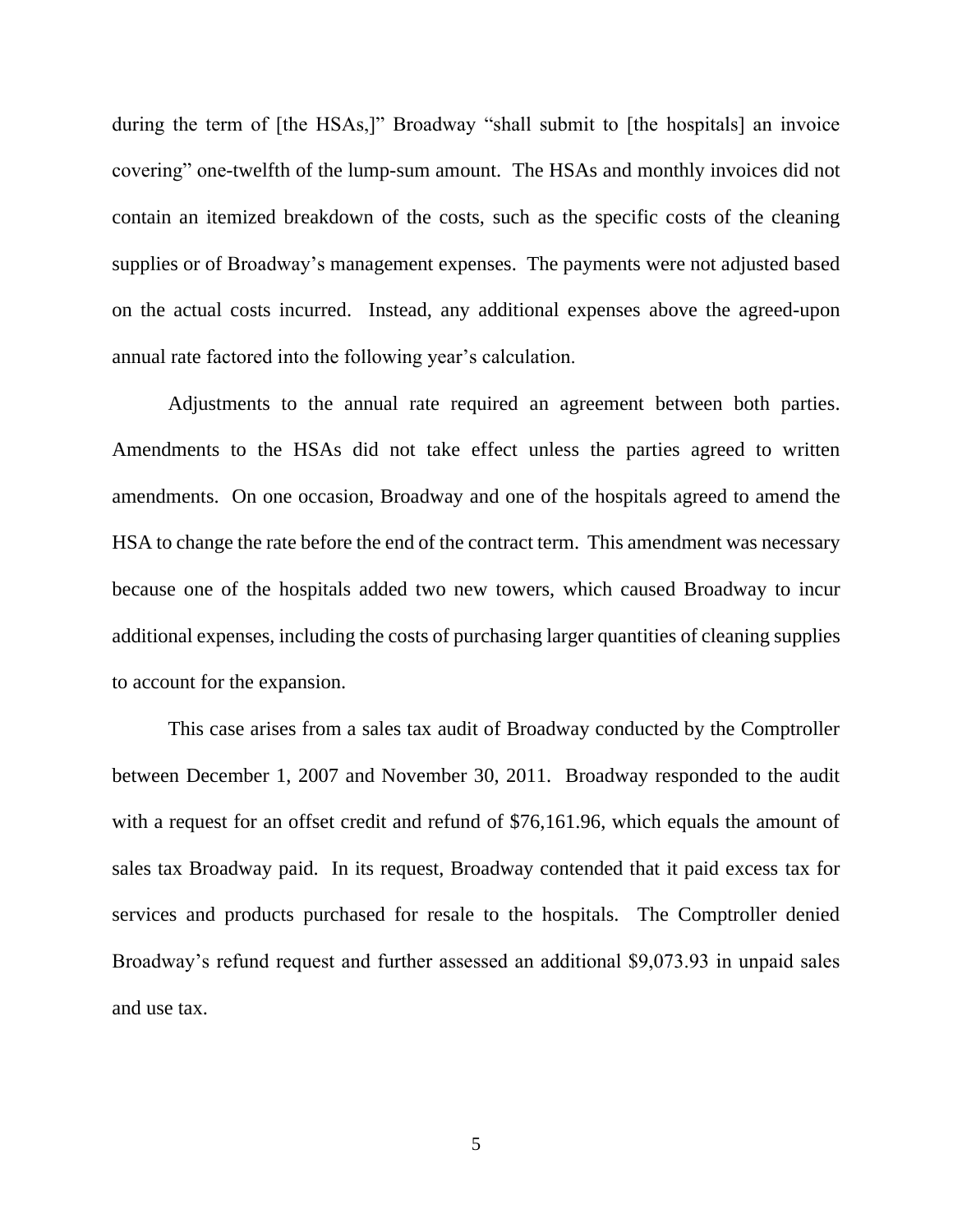## *B. Procedural Background*

Broadway appealed to the Tax Court and asserted that it purchased supplies for resale to three tax-exempt hospitals under  $TG \S 11-101(h)(3)(ii)(1)$ . The Comptroller moved for summary judgment and argued that (1) Broadway was not a reseller; and (2) Broadway was not an agent of the hospitals when it purchased the cleaning supplies. In its response, Broadway stated that the Comptroller "provide[d] absolutely no background or authority to explain how [the agency argument was] even relevant to the matter before the [Tax Court]." The Tax Court denied the Comptroller's motion for summary judgment and held an evidentiary hearing on the matter.

After a one-day hearing, the Tax Court ruled, without explanation, that Broadway's purchases did not satisfy the reseller exemption. The Tax Court did not directly mention *McShain*, but counsel for Broadway briefly mentioned the case in closing argument. The Tax Court stated, "I'm going to suggest that these items were – I'm not going to call them resold to [the hospitals]."<sup>1</sup> However, the Tax Court conducted an agency analysis on the record and found that Broadway purchased supplies as an agent of the hospitals and should not have been charged sales tax. The Tax Court noted that "no written document [made] Broadway the agent of [the hospitals] for the purchase of these supplies" but found an implied agency relationship existed between Broadway and the hospitals, exempting Broadway from paying sales and use tax.

<sup>&</sup>lt;sup>1</sup> The Tax Court made oral findings of fact and conclusions of law on the record. In doing so, instead of referring to the hospitals separately, "for lack of a burden," the Tax Court identified the parties as "Hopkins" and "Broadway."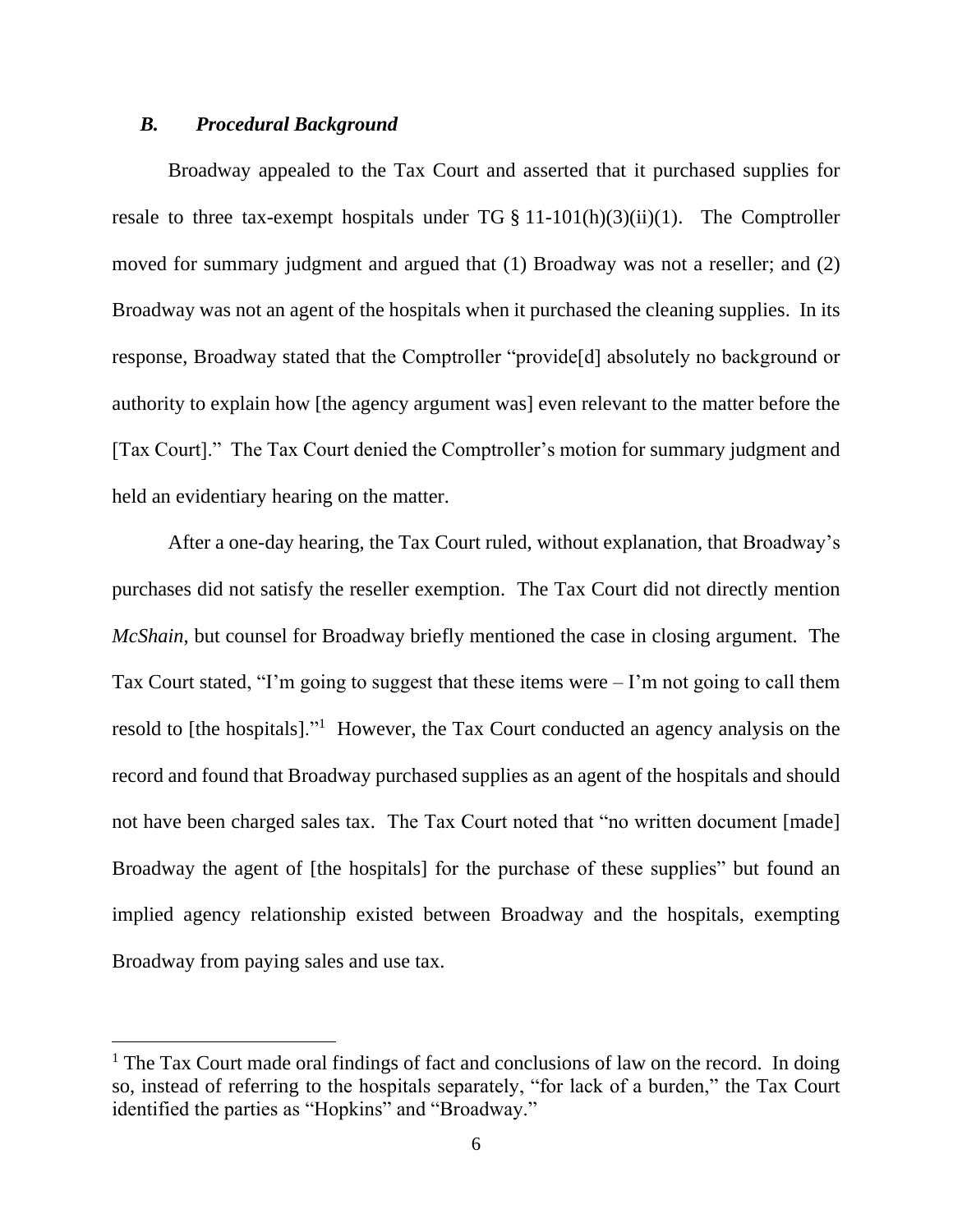The Comptroller appealed the Tax Court's decision to the Circuit Court for Baltimore County, and that court transferred the matter to the Circuit Court for Anne Arundel County. The Circuit Court for Anne Arundel County affirmed the Tax Court's decision. In an opinion dated March 31, 2021, the Court of Special Appeals reversed the circuit court. *Comptroller v. Broadway Servs., Inc.*, 250 Md. App. 102, 109 (2021).

Broadway petitioned for a writ of *certiorari*, which we granted on July 9, 2021. *Broadway Servs., Inc. v. Comptroller*, 475 Md. 2 (2021). The question before us is whether the Tax Court erred in concluding that Broadway should not have paid sales and use tax on the cleaning supplies because Broadway was an agent of the hospitals. Further, we consider whether our holding in *McShain* provides grounds to conclude that Broadway should not have paid sales and use tax on the purchases.

#### **STANDARD OF REVIEW**

The Tax Court is an administrative agency of the State. TG § 3-102; *F.D.R. Srour P'ship v. Montgomery Cty.*, 407 Md. 233, 243 (2009). The Tax Court consists of five judges who have jurisdiction to hear appeals of final decisions relating to tax issues. TG § 3-103(a); TG § 3-106(a). Matters within the Tax Court's jurisdiction include: "(1) the valuation, assessment, or classification of property; (2) the imposition of a tax; (3) the determination of a claim for refund; (4) the application for an abatement, reduction, or revision of any assessment or tax; or (5) the application for an exemption from any assessment or tax." TG  $\S$  3-103(a). Judicial review of Tax Court decisions is subject to the same standards used to review other agency decisions. TG § 13-532(a)(1); *Comptroller*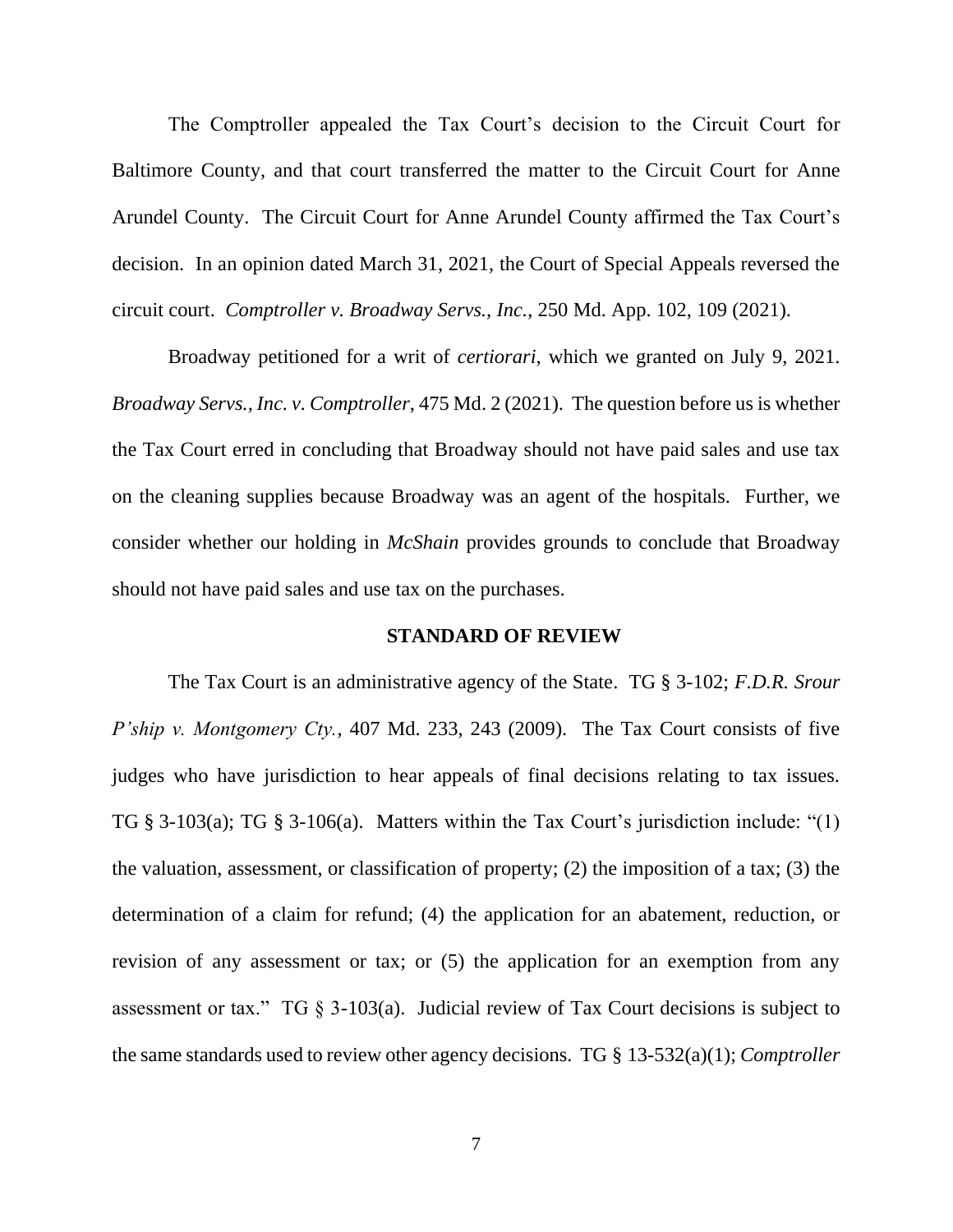*v. Wynne*, 431 Md. 147, 160 (2013), *aff'd*, 575 U.S. 542 (2015); *see also* Md. Code (1984, 2021 Repl. Vol.) State Government II Article § 10-222.

When reviewing decisions of an administrative agency, this Court does not review the decisions of the circuit court or the Court of Special Appeals. *Frederick Classical Charter Sch., Inc. v. Frederick Cty. Bd. of Educ.*, 454 Md. 330, 369 (2017); *Spencer v. Md. State Bd. of Pharmacy*, 380 Md. 515, 523–24 (2004). Instead, this Court considers whether the administrative agency itself erred. *Frederick Classical Charter Sch., Inc.*, 454 Md. at 369. This Court should not "make independent findings of fact or substitute its judgment for that of the agency[,]" but may determine whether the administrative agency made an error of law. *Couret-Rios v. Fire & Police Emps.' Ret. Sys. of City of Balt.*, 468 Md. 508, 528 (2020) (quoting *Md.-Nat'l Cap. Park & Plan. Comm'n v. Anderson*, 395 Md. 172, 180–81 (2006)). This Court will review an agency's decision "solely on the grounds relied upon by the agency." *Dep't of Health & Mental Hygiene v. Campbell*, 364 Md. 108, 123 (2001) ("[T]he reviewing court, restricted to the record made before the administrative agency, . . . may not pass upon issues presented to it for the first time on judicial review and that are not encompassed in the final decision of the administrative agency.").

When the administrative agency's decision is based on factual findings, this Court may not reverse the agency if substantial evidence supports the agency's decision. *Ramsay, Scarlett & Co., Inc. v. Comptroller*, 302 Md. 825, 834 (1985). Substantial evidence exists if "a reasonable mind might accept [the evidence] as adequate to support a conclusion." *Id.* This Court views the agency's decision in the light most favorable to the agency and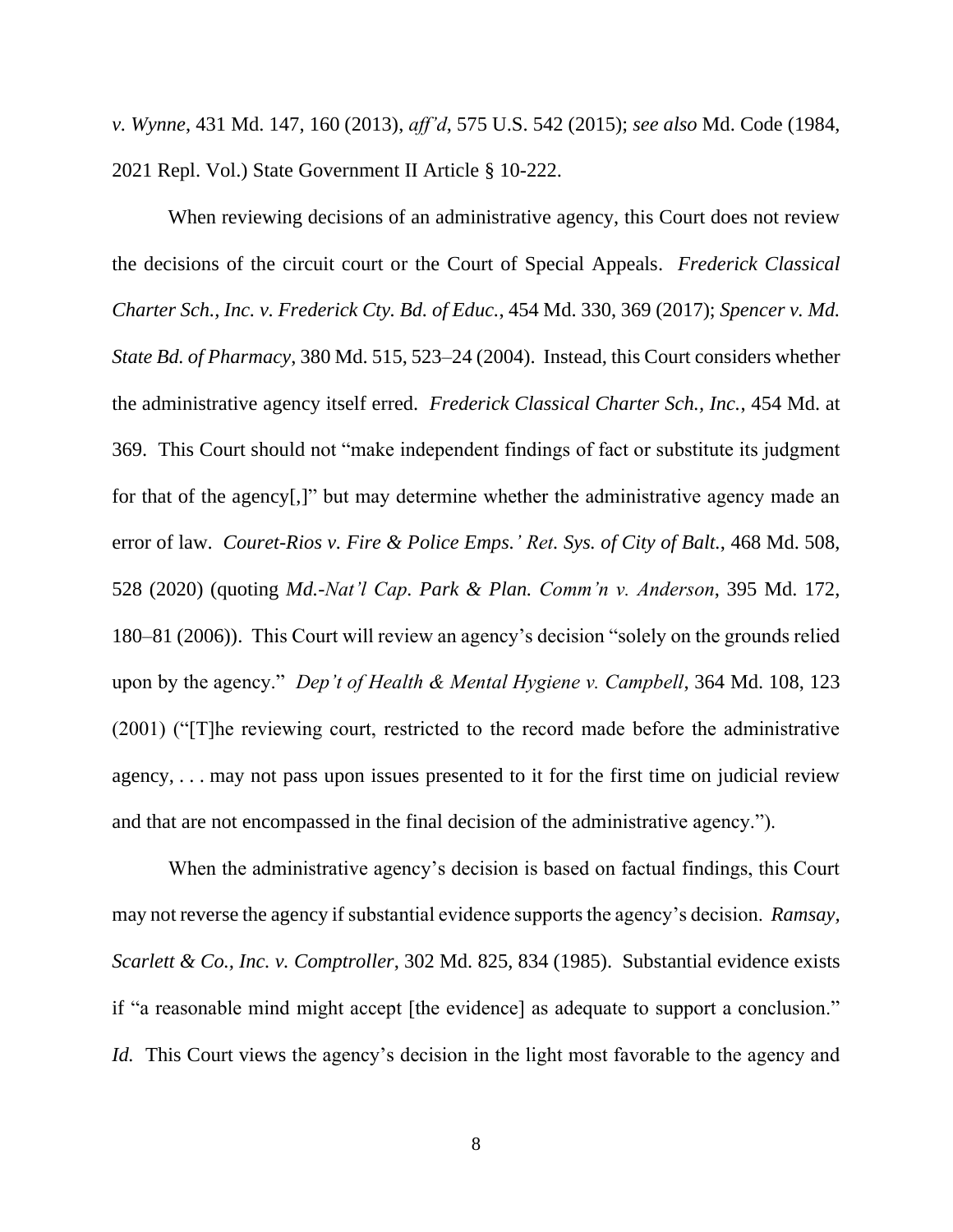trusts the agency's resolution of "conflicting evidence" and inferences drawn therefrom. *Id.* at 835.

An administrative agency's legal conclusions are given deference to the extent that they are "premised upon an interpretation of the statutes that the agency administers and the regulations promulgated for that purpose." *Frey v. Comptroller*, 422 Md. 111, 138 (2011) (citing *People's Couns. for Balt. Cty. v. Surina*, 400 Md. 662, 682 (2007)). However, where an agency's decision is based on the "application and analysis of case law," the decision encompasses a "purely legal issue uniquely within the ken of a reviewing court." *Id.* (quoting *People's Couns. for Balt. Cty. v. Loyola Coll.*, 406 Md. 54, 67–68 (2008)). Therefore, unless the agency's conclusion of law is a "purely legal issue uniquely within the ken" of the agency's expertise and experience, we review the conclusion *de novo* for correctness because "it is always within our prerogative to determine whether an agency's conclusions of law are correct, and to remedy them if wrong." *Id.* at 67; *Schwartz v. Md. Dep't Nat. Res.*, 385 Md. 534, 554 (2005) (citations omitted).

When determining if tax exemptions apply, we do not presume that the State surrendered its taxing power. *Ballard v. Supervisor of Assessments of Balt. Cty.,* 269 Md. 397, 403 (1973). Therefore, we strictly construe tax exemptions against the taxpayer. *Supervisor of Assessments of Balt. Cty. v. Trs. of Bosley Methodist Church Graveyard*, 293 Md. 208, 212 (1982).

9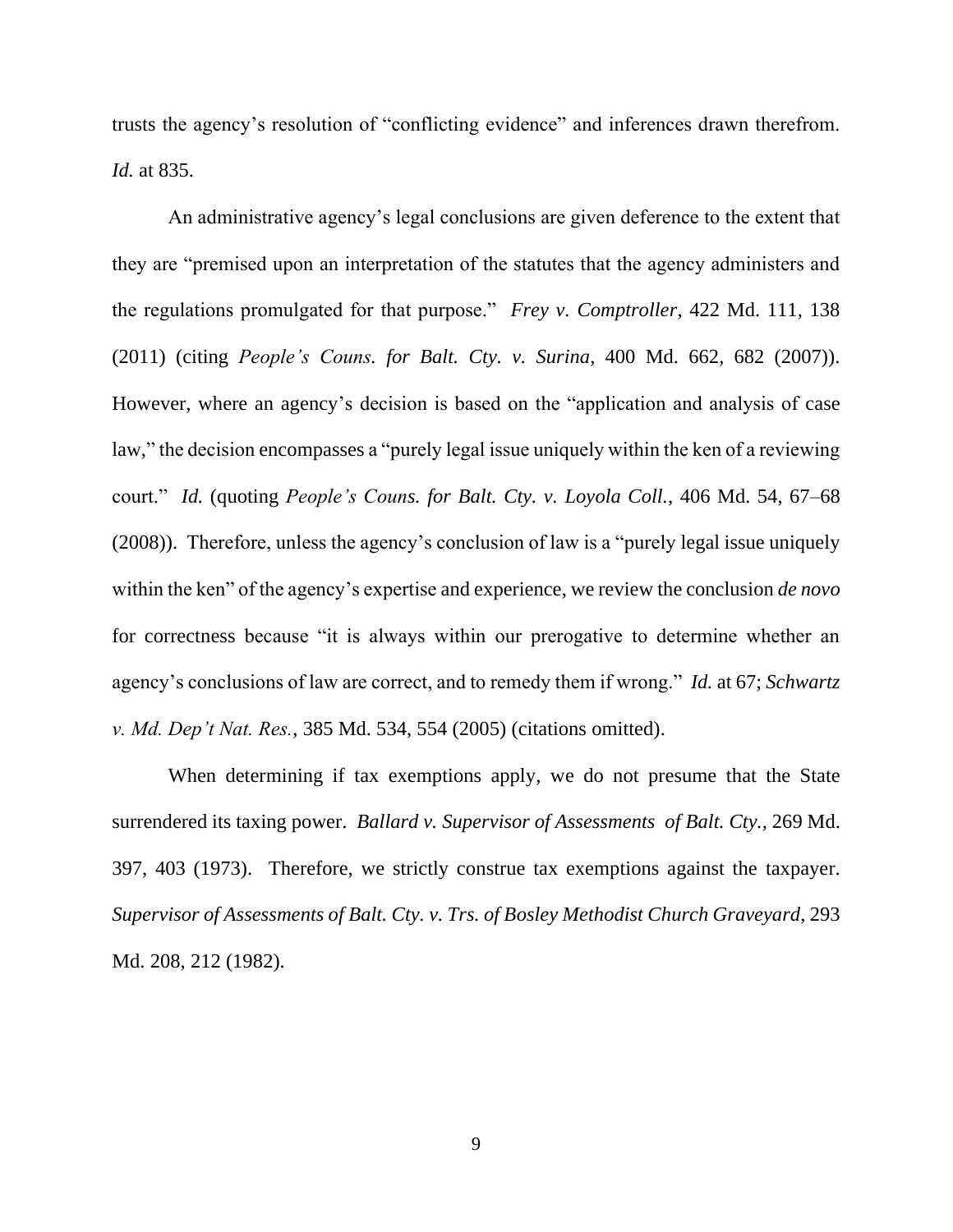#### **DISCUSSION**

# *A. Agency Analysis*

The Tax Court concluded that Broadway's purchases of supplies were exempt from the sales and use tax on a theory that Broadway was an implied agent of tax-exempt organizations—the hospitals. The Tax Court did not cite any specific exemption related to agency or any other legal authority to support that theory. We strongly doubt that an agent of a tax-exempt organization—other than one who makes purchases directly for the organization and presents the organization's exemption certificate for that purpose—is exempt from the sales and use tax merely on the basis of an agency relationship. Nevertheless, we will review the Tax Court's agency analysis.

An overview of the law of agency is helpful before reviewing the Tax Court's agency analysis. An agency relationship is fiduciary in nature, and its creation "turns on the parties' intentions as manifested by their agreements or actions." *Green v. H&R Block, Inc.*, 355 Md. 488, 503 (1999). This Court has previously identified "two fundamental elements for the creation of [an] agency relationship[.]" *Id.* at 505 (quoting W. Edward Sell, Sell on Agency § 7, at 7 (1975)). First, there must be "some manifestation or indication by the principal to the agent that he [or she] consents to the agent's acting for his [or her] benefit<sup>[1]"</sup> *Id.* Second, there must be "consent by the agent to act for the principal." *Id.* Ultimately, the reviewing court must determine whether the parties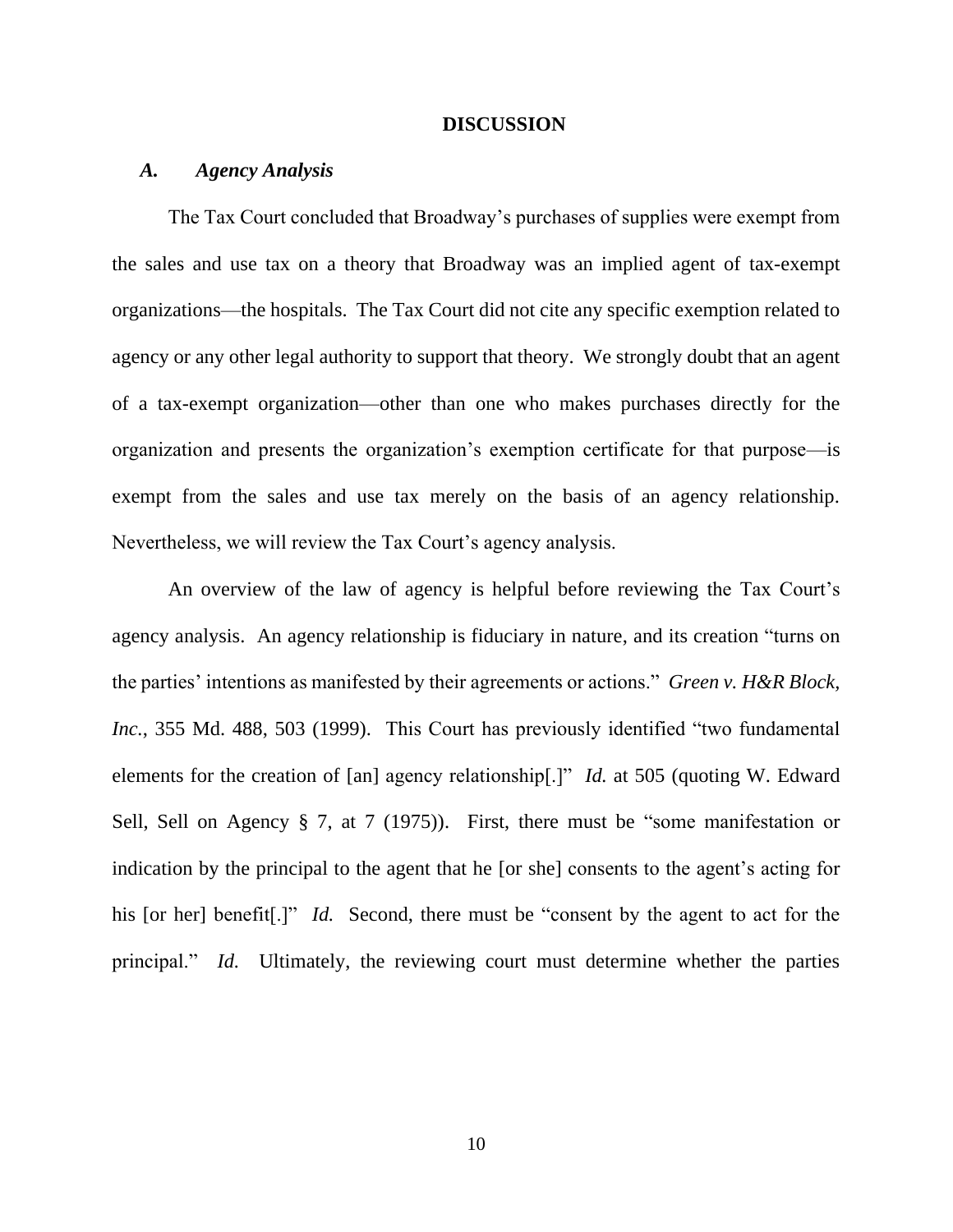intended to enter into an agency relationship. *Anderson v. Gen. Cas. Ins. Co.*, 402 Md. 236, 247 (2007).

Even though the creation of an agency relationship requires consent from both the principal and the agent, the relationship may be created expressly or implicitly. *Green*, 355 Md*.* at 503. Absent a written agreement, courts consider the following three factors, derived from the Restatement (Second) of Agency ("Restatement"), to determine if an agency relationship exists: (1) the agent's power to alter the legal relations of the principal; (2) the agent's duty to act primarily for the benefit of the principal; and (3) the principal's right to control the agent. *Id.* (citing Restatement, §§ 12–14 (Am. L. Inst. 1958)). These three factors are neither exclusive nor conclusive considerations in determining whether an agency relationship exists, and they should be viewed "within the context of the entire circumstances of the transaction or relations." *Id.* at 506. When a party asserts an agency relationship through inference, that party bears the burden of proving the existence of the agency relationship, including its nature and extent. *Id.* at 504.

Broadway argues that the Tax Court's decision is supported by substantial evidence. Specifically, Broadway asserts that a reasonable mind might come to the same conclusion as the Tax Court by relying on the following facts from the testimony presented at the hearing: Broadway purchased the cleaning supplies used by the hospitals' janitorial staff, the cleaning supplies were shipped directly to the hospitals, JHHS owns Broadway and the hospitals, Broadway was paid in twelve monthly installments, and JHHS had to approve each cleaning product to ensure it met the appropriate standards.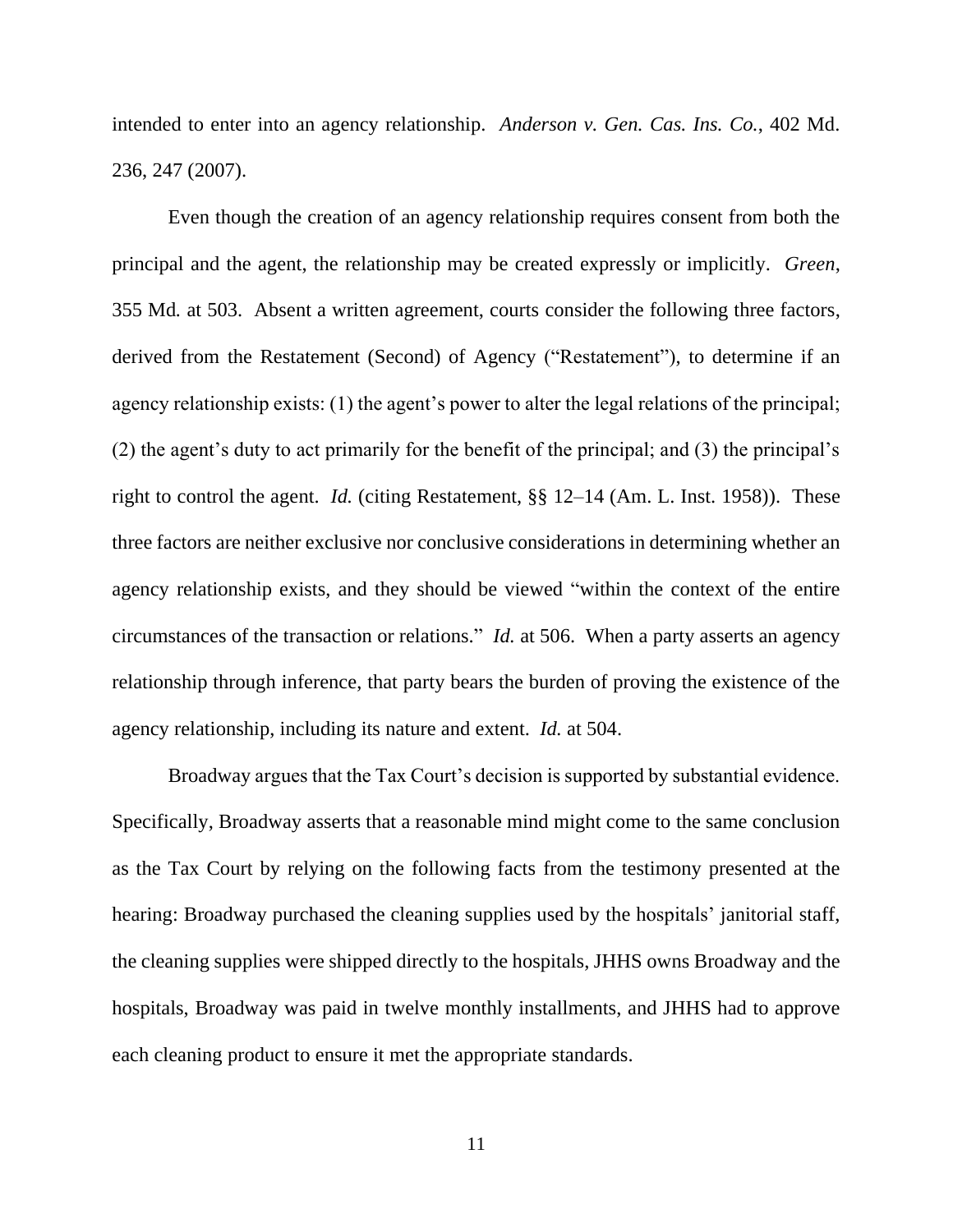The Comptroller argues that the Tax Court's agency decision is not based on substantial evidence. First, the Comptroller asserts that the record before the Tax Court lacked evidence that Broadway and the hospitals manifested an intent for Broadway to act as the hospitals' agent. Second, relying on the three factors used to consider whether an agency relationship exists absent express intent, the Comptroller contends that Broadway could not alter the hospitals' legal relations, Broadway did not act subject to the hospitals' control, and Broadway did not act for the benefit of the hospitals based on the HSAs' compensation provisions.

General agency principles are not within the Tax Court's ambit. Therefore, we will review the Tax Court's agency analysis *de novo* but continue to give deference to the Tax Court's factual findings while conducting our review. *Ramsay, Scarlett & Co., Inc.*, 302 Md. at 834; *Schwartz*, 385 Md. at 554.

Broadway's and the Comptroller's reliance on the three factors of implied agency supports a conclusion that neither party believed there was an express agency relationship between Broadway and the hospitals. The Tax Court found that "no written document [made] Broadway the agent of [the hospitals] for the purchase of these supplies." Although the Tax Court did not closely examine the HSAs to ascertain the contracting parties' intent, the HSAs do not demonstrate an intent to create an express agency relationship. The Court of Special Appeals below noted that the Tax Court "should have examined the contracts to determine the nature of the relationship they established[,]" but ultimately concluded that the HSAs appear to establish "arms-length relationships between Broadway and the hospitals." *Broadway Servs., Inc.*, 250 Md. App. at 120. We agree.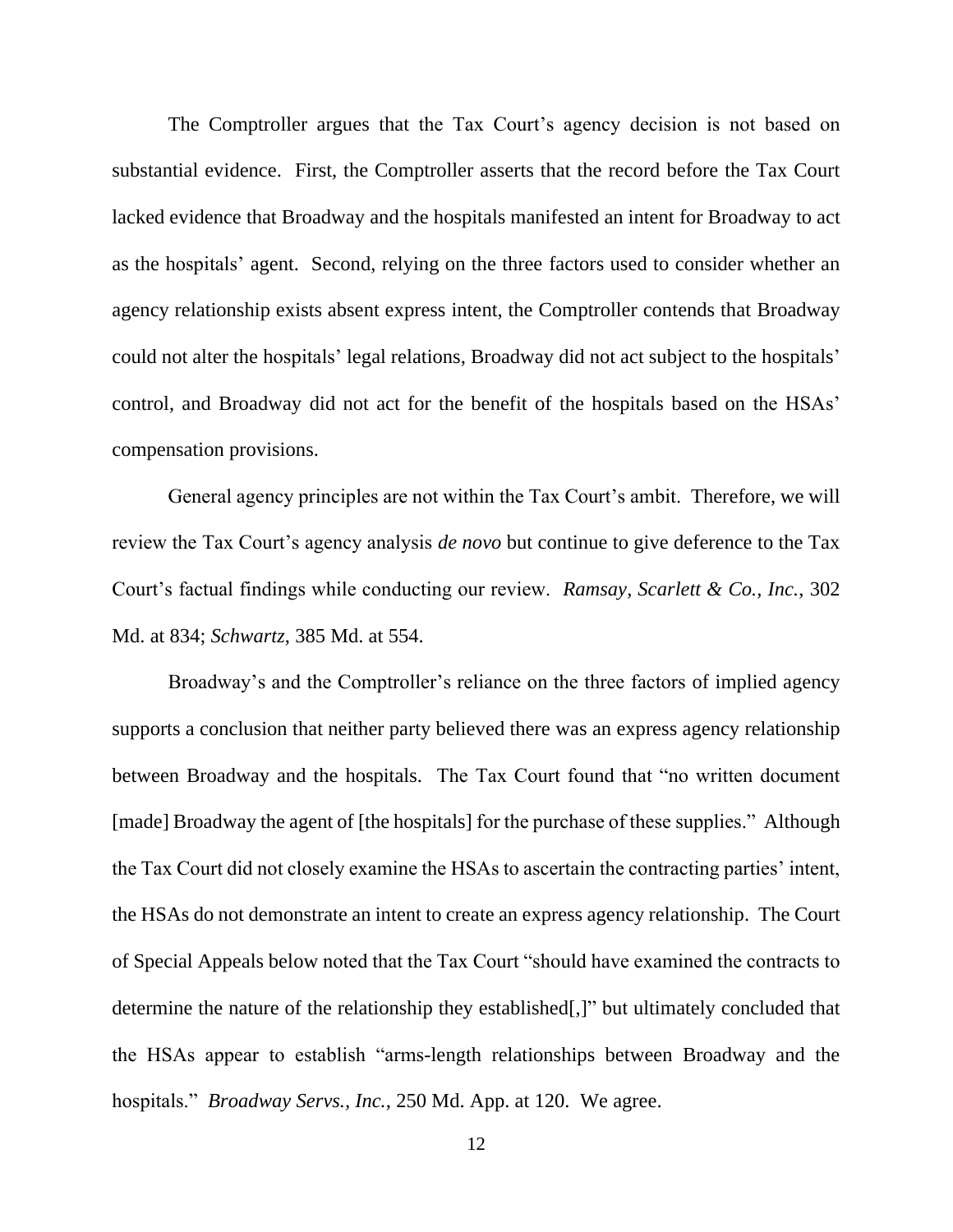Testimony before the Tax Court shows that Broadway obtained a similar contract from its competitors and "mimicked" it when entering into agreements with the hospitals. It follows that the HSAs between Broadway and each of the hospitals read similarly, aside from information relevant to one particular hospital, but not the others (such as the hospital's address and the annual price owed to Broadway for its services). The common provisions of the HSAs set out the parties' expectations, including outlining Broadway's responsibilities, clarifying items for which Broadway would not provide, and identifying the manner and amount of Broadway's compensation. The HSAs lack express language indicating that the hospitals intended to create an agency relationship with Broadway. Thus, if an agency relationship existed between Broadway and the hospitals, it must have been an implicit relationship discerned by consideration of the three agency factors that courts use to determine whether parties' conduct or acquiescence amounts to an agency relationship.

## *1. The Agent's Power to Alter the Legal Relations of the Principal*

The first factor to consider is the agent's power to alter the legal relations of the principal. This factor represents an integral component of agency relationships—an agent's power to act on the principal's behalf in third-party interactions. *Walton v. Mariner Health of Md., Inc.*, 391 Md. 643, 655 (2006). Prior cases demonstrate an emphasis on legal relations with third parties, not between the parties themselves. *Id.* ("An agent has the authority to enter into a contract on behalf of that principal."); *Strawn v. Jones*, 264 Md. 95, 98 (1972) ("It is well established law that an agent can enter into a contractual relationship with a third party to the extent of the agent's prescribed authority."); *Daskais*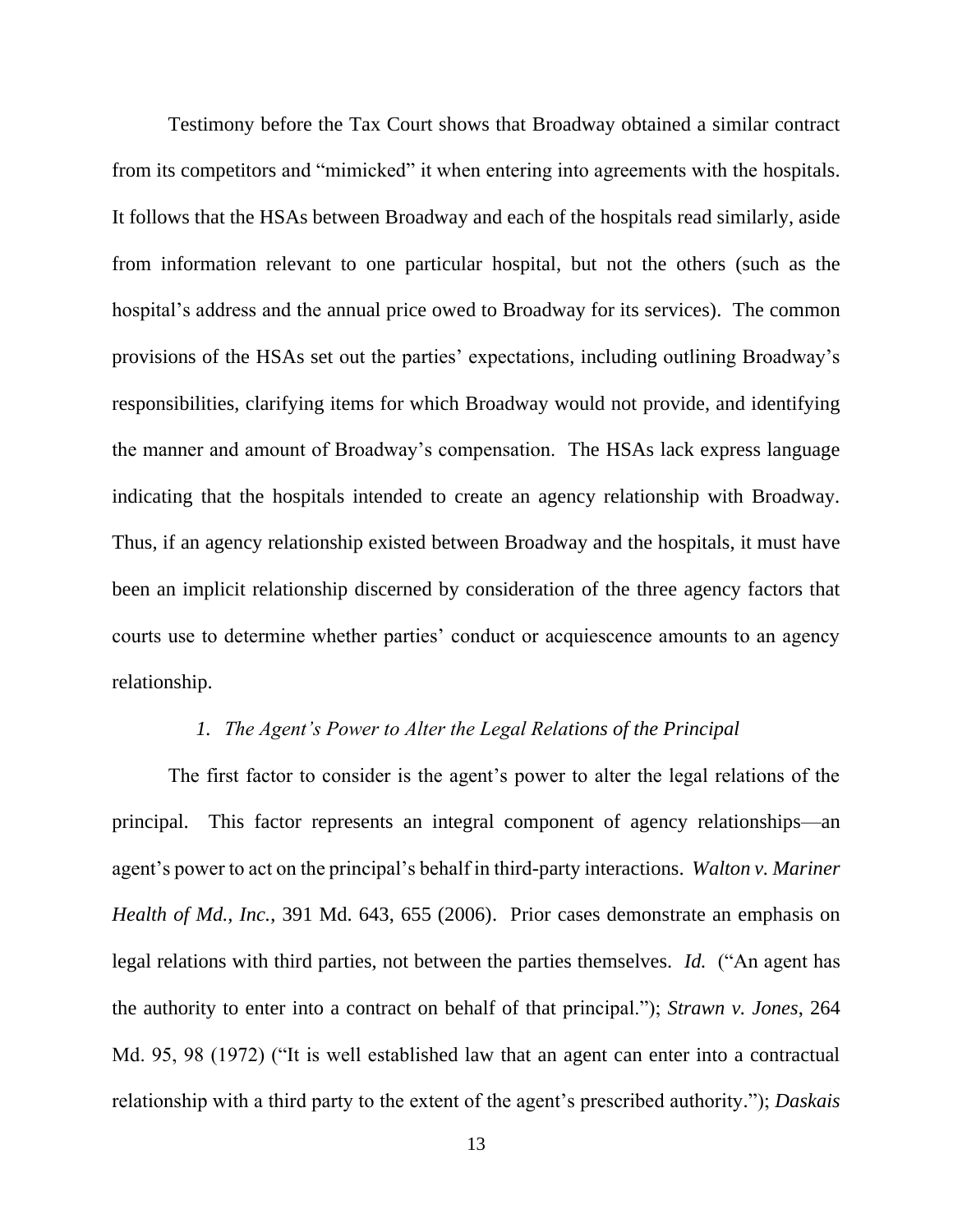*v. Kline*, 188 Md. 541, 552 (1947) (holding the principal was bound by an offer made by the agent to a third party regarding an estate settlement).

According to the Restatement, an agent's ability to alter the principal's legal relations may include the agent entering into binding contracts with third parties on the principal's behalf, subjecting the principal to tort liability, or acquiring or divesting the principal of assets. Restatement, § 12 cmt. a. The Restatement also provides guidance regarding an agent's power to alter the principal's legal relations, emphasizing that an agent "has power to affect the legal relations of the principal to the same extent as if the principal had so acted." *Id.*

In assessing Broadway's power to alter the hospitals' legal relations, the Tax Court stated,

I don't see that there were any alterations in terms of the chemicals in any given year. [The hospitals] told them what to buy, and those are the ones that they purchased. There was some testimony that mid-year, at least once, the contract was re-negotiated because the contract amount wasn't enough. [The hospitals] added a building or two, and the contract – they were running out of money. They didn't have enough money to cover it, so [the hospitals] made an amendment to the contract; that if they had too much money, which didn't seem to happen, there was sort of an agreement that the next year they would make it up by charging less. But I didn't hear any testimony that ever happened.

The Tax Court's analysis of the first factor erroneously focuses on the legal relationship between Broadway and the hospitals rather than addressing whether Broadway could alter the hospitals' legal relations with third parties. The Tax Court's conclusion relating to the first factor is unclear, but no matter the outcome, the circumstances that the Tax Court relied upon are inconsequential in determining whether Broadway could enter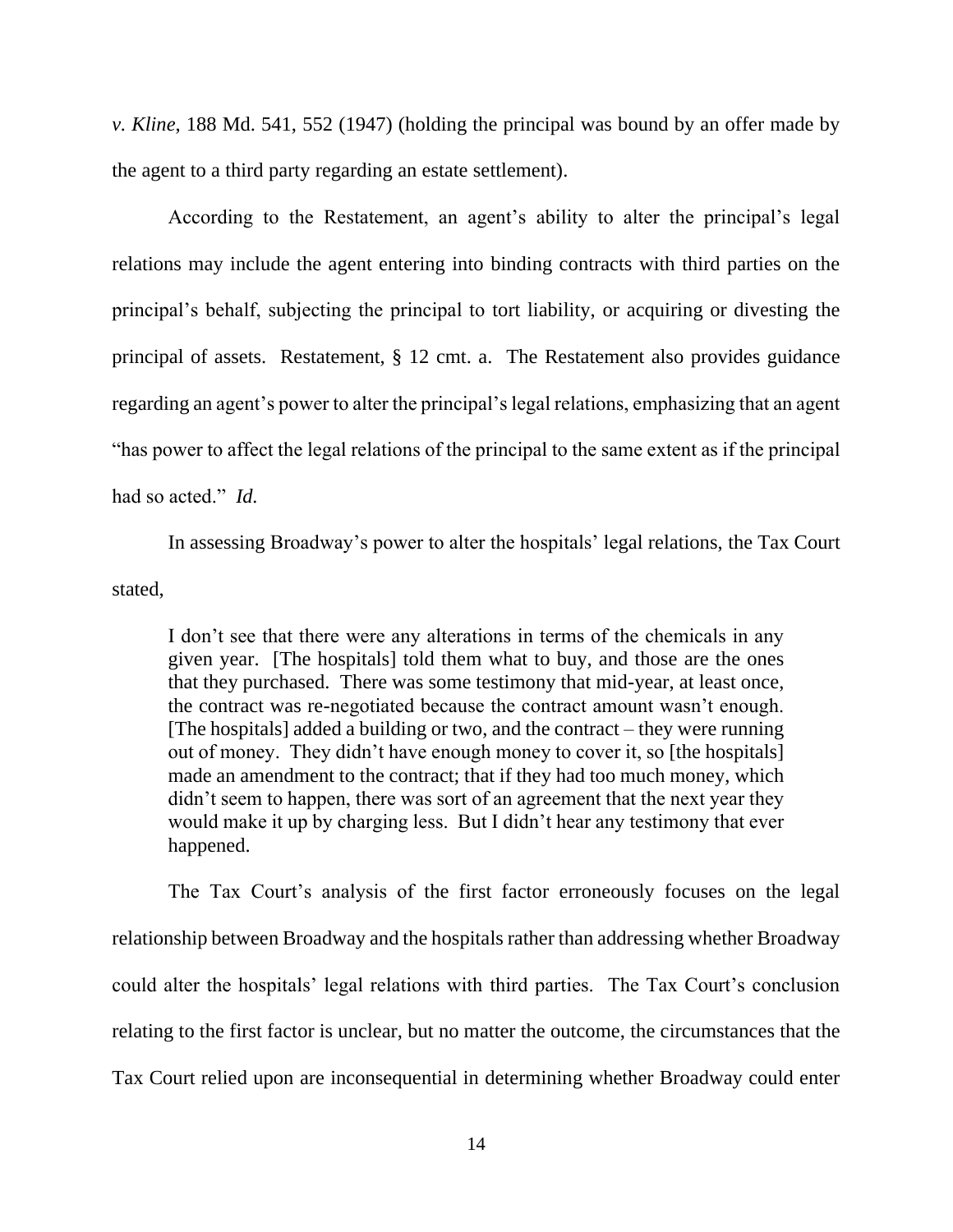into binding agreements on the hospitals' behalf, subject the hospitals to tort liability, or acquire and divest the hospitals' interests. *See* Restatement, § 12 cmt. a.

Instead, the Tax Court's analysis is at odds with general agency principles, which include the agent's power to alter the legal relations of the principal within the scope of the agency relationship. No evidence presented before the Tax Court shows that Broadway could have entered into contracts on the hospitals' behalf. Nor was there evidence presented that shows that the hospitals would be directly liable to the cleaning supply vendors had Broadway failed to pay the amounts owed. In fact, the evidence shows that Broadway calculated its anticipated expenses, including the price of the cleaning supplies, management services, and other costs associated with managing the hospitals. The evidence shows that, had Broadway miscalculated the annual cost, Broadway would have suffered a loss and factored it into the next year's HSA.

Additionally, the Tax Court's analysis appears factually inconsistent with the provisions of the HSAs and the testimony provided. The Tax Court's analysis of the first factor suggests that Broadway had authority to alter the HSAs without the hospitals' consent. Broadway could only amend the contract under severe circumstances with the hospitals' consent if the parties agreed to an amendment in writing and acknowledged by signature. Each of the HSAs include provisions titled "Miscellaneous" that provide, among other things, that "[n]o amendment to this Agreement shall be effective unless in writing and signed by the parties hereto." Further, testimony showed that Broadway and one hospital amended an HSA when the hospital added new buildings that could not be factored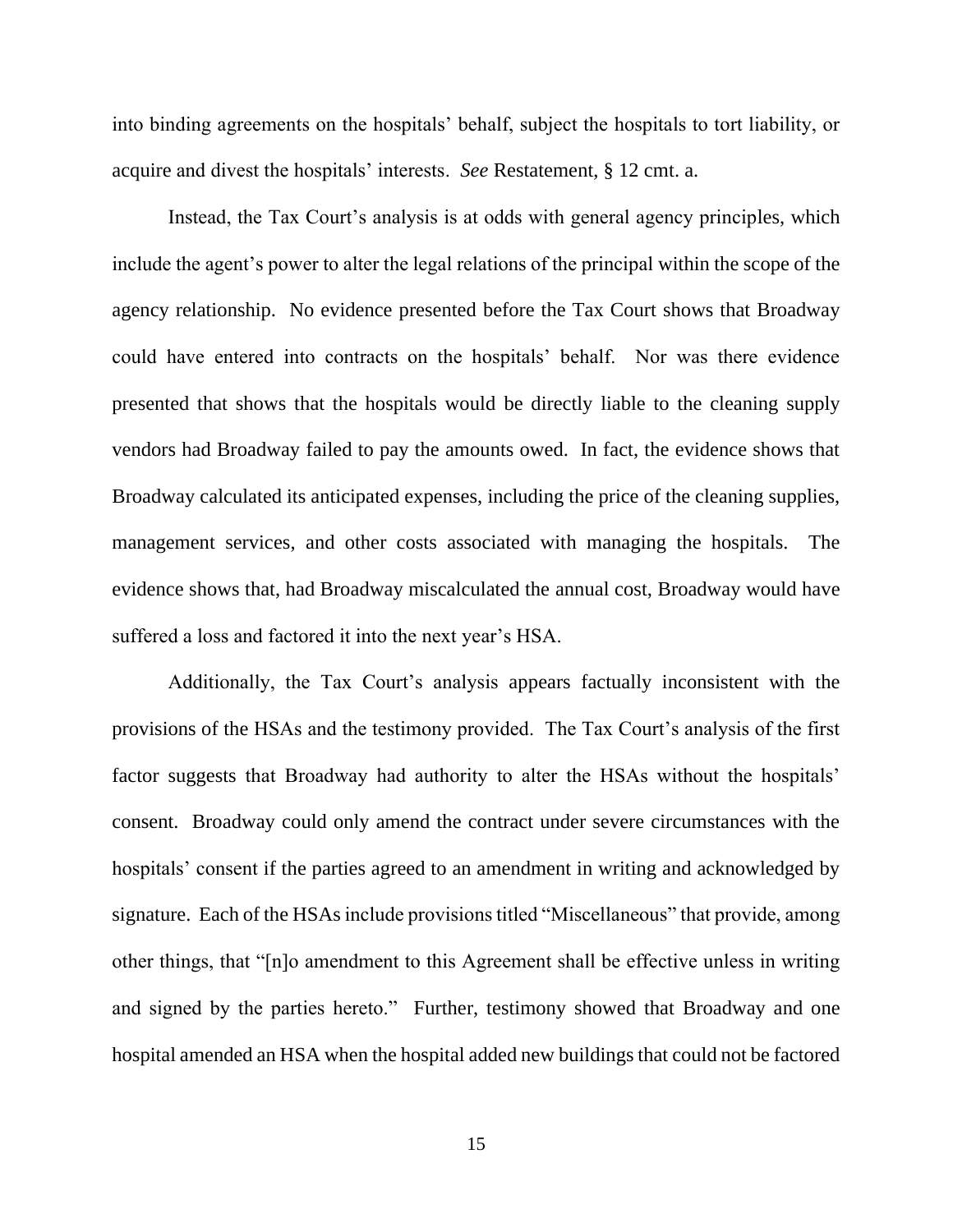into the initial budget.<sup>2</sup> Otherwise, the difference in cost would have been factored into the next year's annual payment. Witness testimony and the language of the HSAs demonstrate

THE COURT: Did you ever find that their supplies are – you're using too much supplies?

THE WITNESS: Usually it's the other way around.

THE COURT: You have stuff left over?

THE WITNESS: No, we have to order more.

THE COURT: That's what I mean.

THE WITNESS: Oh, yes, yes. That happened when they opened the two new towers down there. We put a budget together and –

THE COURT: Did they give you an amendment to the budget because –

THE WITNESS: Absolutely because we would have been out of – the amount we were consuming on these new towers was a lot more than budgeted. We had to go back to them –

THE COURT: The reason for that was because you now had a new building?

THE WITNESS: Right.

THE COURT: But otherwise during the year if you estimate wrong its on you?

THE WITNESS: We go back the next year and adjust it. We have gone back –

THE COURT: During that year  $-$  are you  $-$  during the year if you find out we're using twice as much stuff, supplies as we thought we were going to?

THE WITNESS: The only time that happened is when the new towers open[ed] and we had to meet with that.

<sup>&</sup>lt;sup>2</sup> Regarding the amendment, the following discourse occurred between the Tax Court and a witness for Broadway: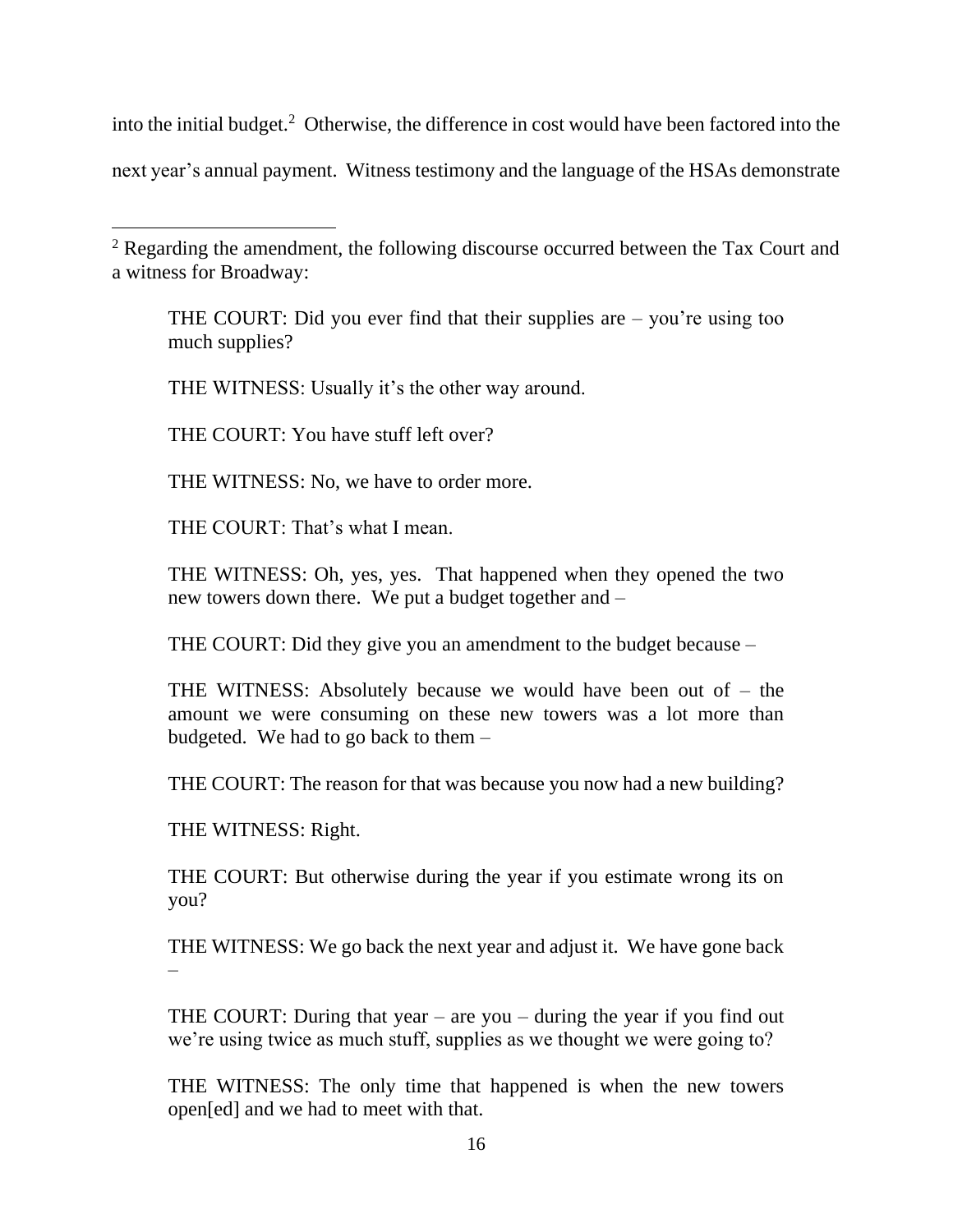that Broadway could not even alter its own legal relations with the hospitals, absent consent to do so.

The Tax Court erred as a matter of law regarding the first agency factor because it considered Broadway's relationship with the hospitals rather than Broadway's ability to alter the hospitals' legal relations with third parties. We determine that the first agency factor does not support the existence of an agency relationship between Broadway and the hospitals because Broadway's purchases did not directly bind the hospitals, and no evidence presented shows that Broadway could have otherwise altered the hospitals' legal relations.

# *2. The Agent's Duty to Act Primarily for the Benefit of the Principal*

The second factor to consider is the agent's duty to act primarily for the benefit of the principal. Section 13 of the Restatement—"Agent as a Fiduciary"—states that the creation of an agency relationship causes the agent "to be a fiduciary, that is, a person having a duty, created by his [or her] undertaking, to act primarily for the benefit of another in matters connected with his [or her] undertaking." Acting primarily for the benefit of the principal includes: (1) the agent's duty to "account for profits arising out of the employment"; (2) "the duty not to act as, or on account of, an adverse party without the principal's consent"; (3) "the duty to not compete with the principal on his [or her] own account or for another in matters relating to the subject matter of the agency"; and (4) "the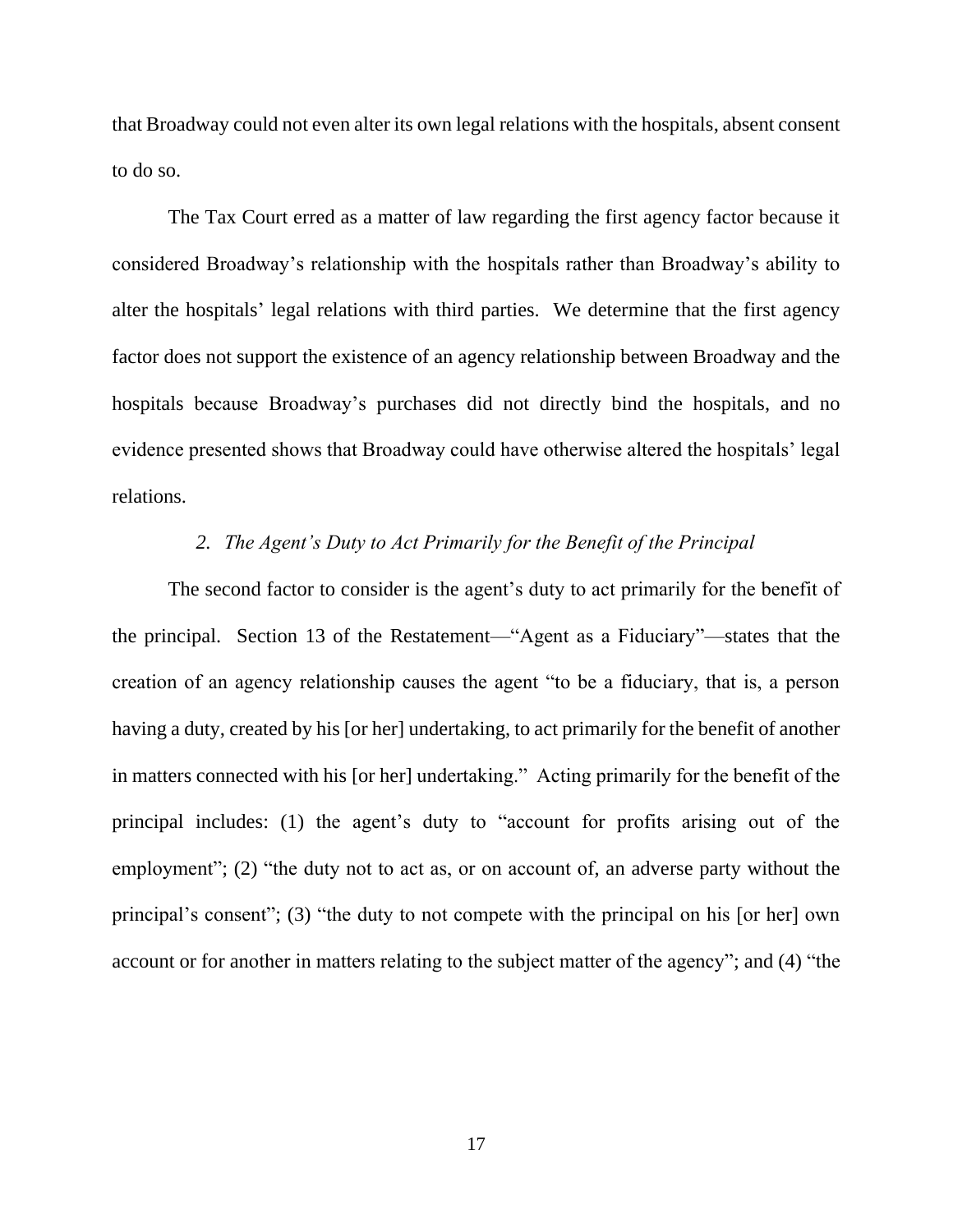duty to deal fairly with the principal in all transactions between them." Restatement,  $\S$  13 cmt. a.

This Court has also addressed this factor. In *Green*, we reiterated the universal agency principle that "the powers of the agent are to be exercised for the benefit of the principal *only, and not of the agent or of third parties*." 355 Md. at 517 (quoting *King v. Bankerd*, 303 Md. 98, 108 (1985)) (emphasis in original). We further emphasized that the "fundamental duties of an agent are loyalty to the interest of his [or her] principal and the need to avoid any conflict between that interest and his [or her] own self-interest." *Id.* at 517–18 (quoting *C-E-I-R, Inc. v. Comput. Dynamics Corp.*, 229 Md. 357, 366 (1962)).

The Tax Court stated the following:

Benefit of the principal. Well, purchase of these supplies certainly were [for] the benefit of the hospital. They told them what to buy, and those were the items that were purchased. There was a question about who did the ordering. Well, that was again to the benefit of the hospital. The supervisors on-site were the ones who directly could see what supplies were running low and needed to be order[ed] and when to reorder them. There's no reason that the hospital couldn't have done it except they didn't have employees that were there. Or if they did, they were the actual workers and not the ones they trusted to make these kinds of decisions.

The Tax Court's analysis of the second agency factor is erroneous as a matter of law because it fails to focus on the agent's duty to act primarily for the benefit of the principal. Instead, the Tax Court analyzes this factor through the common understanding of "benefit" rather than addressing whether Broadway had a legal duty to act primarily for the benefit of the hospitals.

By focusing on whether the hospitals benefitted in the general sense of the word, the Tax Court failed to consider this factor through the lens of the legal framework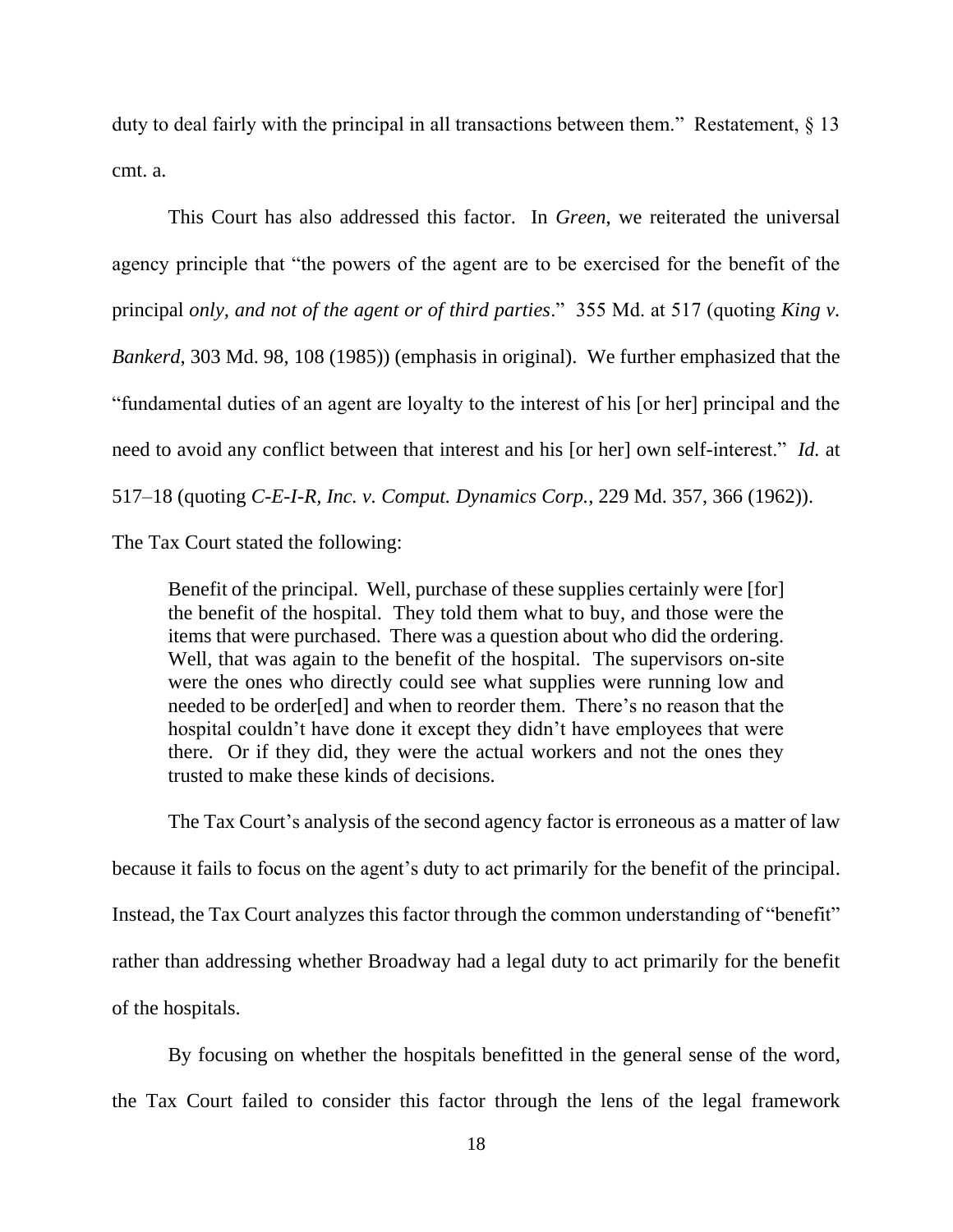established in case law and explained in the Restatement. The Tax Court failed to analyze whether Broadway had a duty to place the hospitals' interests above its own when providing cleaning supplies and management services to the hospitals.

The Tax Court's mistake is illustrated in its emphasis on the common understanding of benefit, acknowledging that the hospitals benefitted by allowing Broadway's qualified personnel to order and maintain stock of the cleaning supplies. Further, the testimony before the Tax Court provides no basis to conclude that Broadway owed the hospitals a duty to put the hospitals' interests before its own, avoid conflicts between Broadway's interests and the hospitals' interests, or fairly deal in transactions between the hospitals and Broadway.

Despite the existence of a contractual relationship between the hospitals and Broadway, which is established through the HSAs, this relationship does not create an agency relationship. The compensation method outlined in the HSAs could provide Broadway with an opportunity to put its interests before the hospitals' interests. Under the HSAs, the lump-sum annual amount was due in twelve monthly installments, and the price the hospitals paid did not change based on the actual cost of the cleaning supplies. So long as Broadway complied with the contractual requirements for the cleaning supplies, Broadway was free to choose which cleaning supplies it provided to the hospitals. Presumably, several brands of cleaning supplies carry products that are compliant with the hospitals' infectious control standards. When presenting a product for compliance with infectious control standards, Broadway would be within its rights to consider its own interests when choosing a product. For example, Broadway could propose an item from a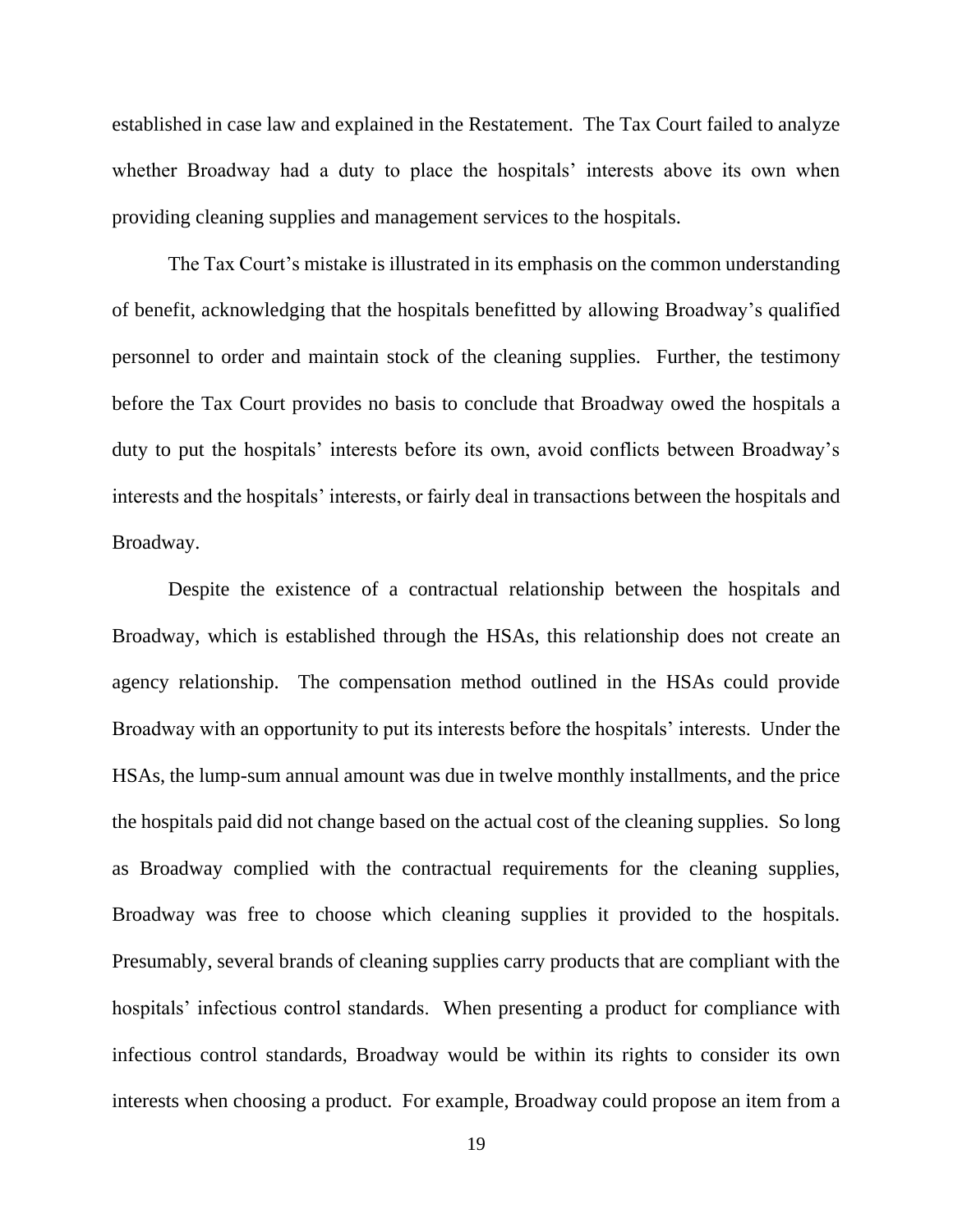particular brand that would strengthen Broadway's professional relationships or increase Broadway's yearly profits by selecting materials that would increase Broadway's profit margins.

Additionally, the manner in which Broadway is compensated does not require Broadway to prioritize the hospitals' financial interests. Theoretically, as long as Broadway does not suffer a loss itself, Broadway does not have an incentive to consider the hospitals' financial interests when deciding what cleaning supplies to provide to the hospitals' janitorial staff. For example, if two brands offer cleaning supplies that are compliant with the hospitals' standards, and one brand is more expensive than the other, but Broadway is still being adequately compensated, Broadway would be free to choose the more expensive brand despite there being a less expensive compliant product, which disregards the hospitals' financial interests. Each of these scenarios, which are both compliant with the HSAs, show that Broadway did not owe a legal duty to act primarily for the benefit of the hospitals.

Therefore, the Tax Court erred in its analysis of the second agency factor because it failed to consider whether Broadway had a duty to act primarily for the benefit of the hospitals. There is not substantial evidence of record to demonstrate that Broadway owed any such duty. We determine that the second agency factor does not support the conclusion that an agency relationship existed between Broadway and the hospitals.

# *3. The Principal's Right to Control the Agent*

The third factor to consider is the principal's right to control the agent. In *Green*, we stated that the principal's right to control the agent need not be physical control. 355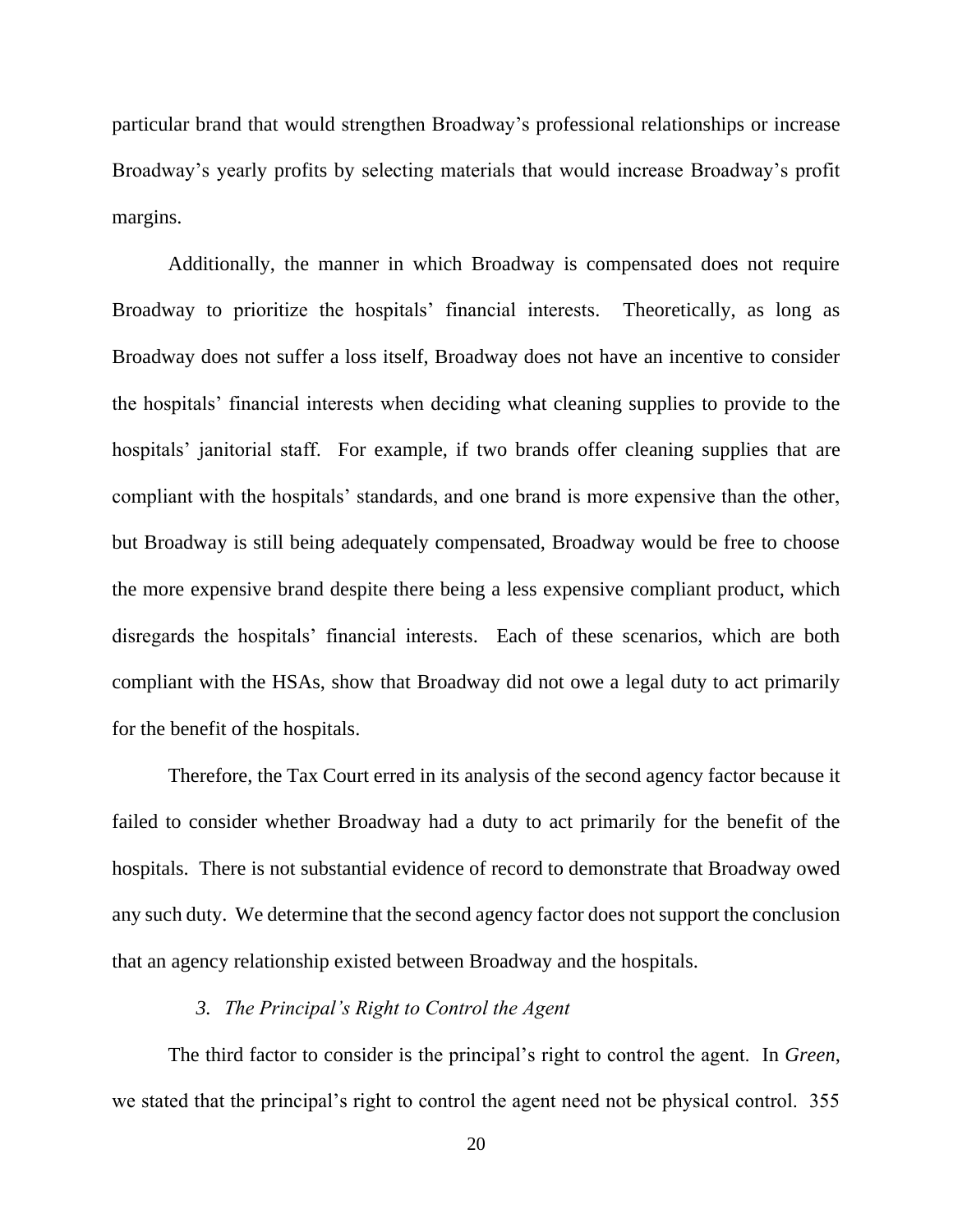Md. at 508. Instead, "the agent must be subject to the principal's control over the result or ultimate objectives of the agency relationship." *Id.* We further explained that the control a principal exercises over its agent "is not defined rigidly to mean control over the minutia of the agent's actions, such as the agent's physical conduct[.]" *Id.* at 510. Ultimately, the principal must have the "responsibility to control the end result of his or her agent's actions[.]" *Id.*

We emphasized in *Green* that the level of control required to establish an employer-employee relationship—one kind of agency relationship—is greater than the level of control required for other types of agency relationships. In *Green*, to ascertain the level of control necessary to establish a principal-agent relationship, we used the degree of control required to establish an employer-employee relationship as guidance. 355 Md. at 508. We clarified that all employers are principals, and all employees are agents, but "only when the level of control is sufficiently high" does an employer-employee relationship attach. *Id.* at 510.

In *Chevron, U.S.A., Inc. v. Lesch*, we also explained that "[o]ne may be an agent of another, owing to his [or her] principal the fiduciary obligations of loyalty and general obedience, but at the same time not be sufficiently under the control of the principal to be considered [an employee]." 319 Md. 25, 32 (1990).

The Tax Court did not consider this factor separately. At best, the Tax Court addressed control when it noted that the hospitals "told [Broadway] what to buy, and those were the items that were purchased." However, the Tax Court's finding that the hospitals controlled the purchases is not entirely correct based on testimony from a witness for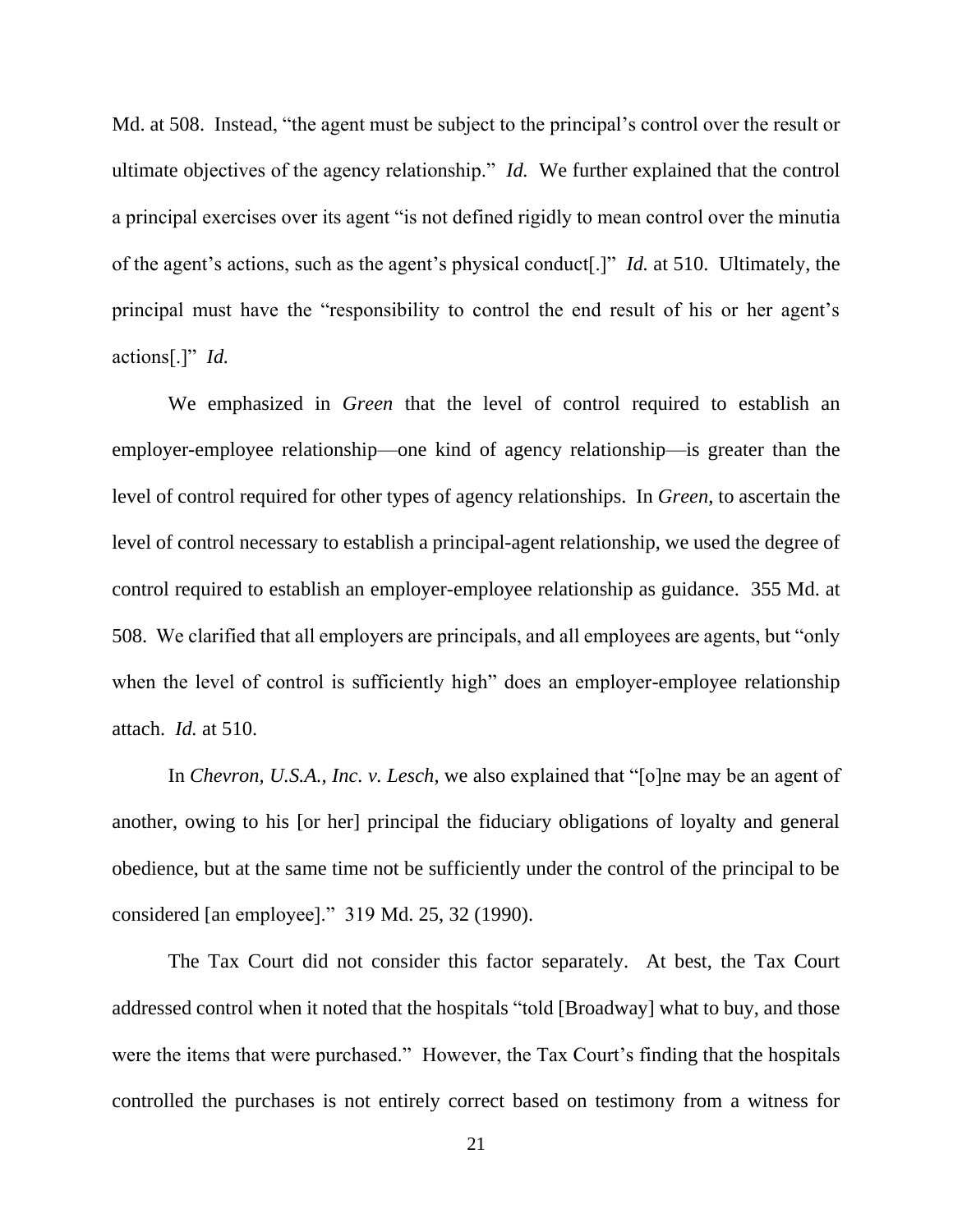Broadway, who stated that the hospitals approve "what increase we're getting for wages and to the extent we even order supplies. If we were to change a supply we're ordering, we have to go to [the hospitals'] infectious control [standards unit] and they have to approve it to be an approved product to be used in hospitals."

The Tax Court erred when considering this factor. Assuming the Tax Court intended its brief comment that the hospitals told Broadway what to buy to be an analysis of this factor, that comment is inconsistent with the testimony that was before the court. According to the testimony of Broadway's witness, the hospitals did not tell Broadway which cleaning supplies to purchase. Instead, Broadway ordered standard cleaning supplies, and in the event the standard order changed, the hospitals reviewed the cleaning supplies to ensure they were compliant with infectious control standards. This collaborative approval process does not equate to the principal's control over the agent's actions.

In *Brooks v. Euclid Systems Corporation*, the Court of Special Appeals considered an appeal from Richard E. Brooks against Euclid Systems Corporation ("Euclid") and other securities issuers involved in the case. 151 Md. App. 487, 494 (2003), *cert. denied*, 377 Md. 276 (2003). Mr. Brooks, through his investment and financial advisor, Michael P. Keating, invested some of his accumulated retirement savings. *Id.* at 493. Eventually, Mr. Brooks learned that Mr. Keating materially misrepresented the nature and suitability of the investments. *Id.* Instead of investing Mr. Brooks' resources into low-risk investments, Mr. Keating invested in high-risk securities. *Id.* at 493–94. Mr. Brooks lost all of his retirement savings and sued Mr. Keating; Mr. Keating's employer, Delta Equity Services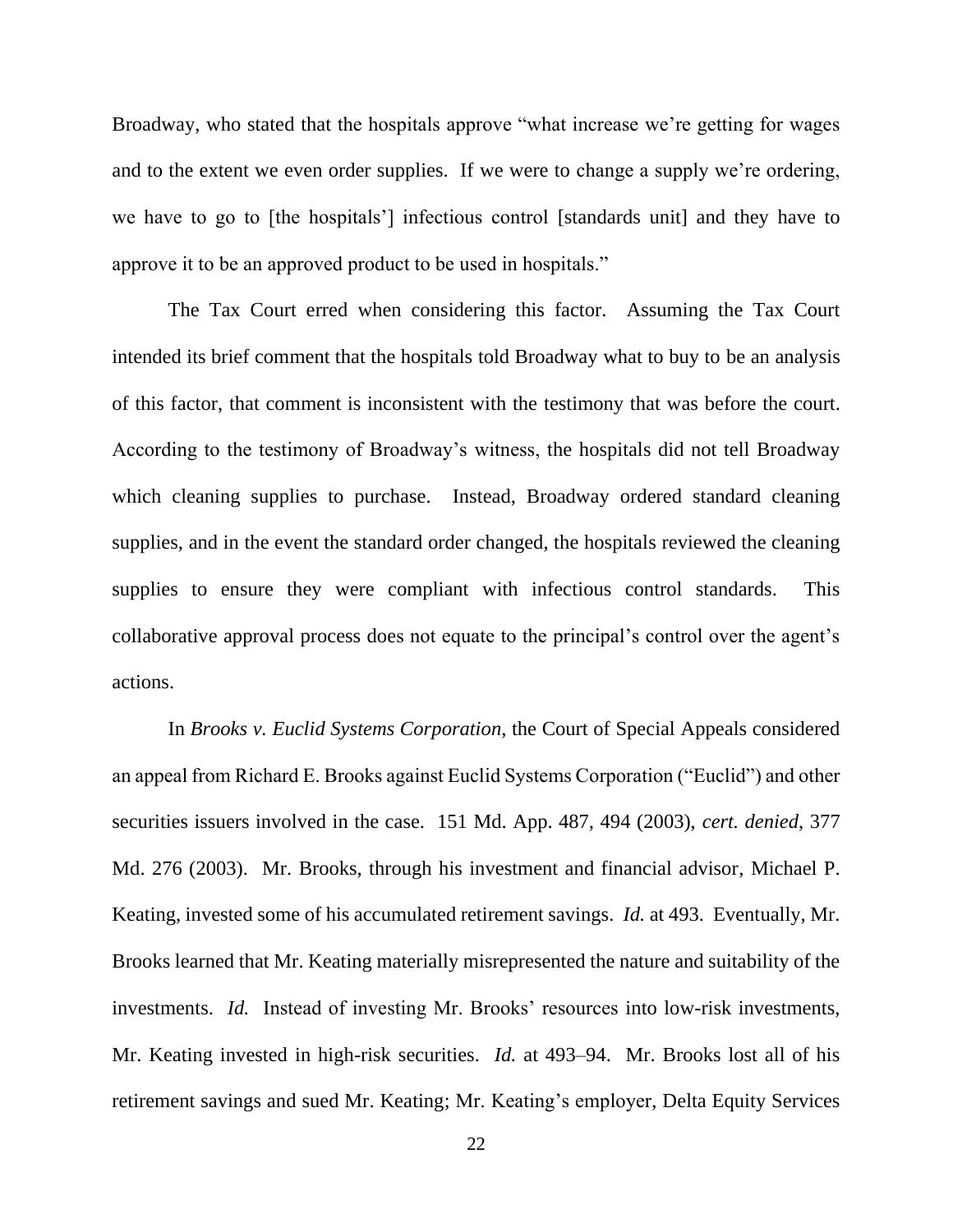Corporation ("Delta"); and the companies that issued the securities, including Euclid. *Id.* at 494. Euclid and the other issuers moved for summary judgment, which the Circuit Court for Baltimore County granted. *Id.* Mr. Brooks appealed that decision and asserted that the jury should decide whether Mr. Keating, through his status as an employee of Delta, was an agent of the issuers. *Id.*

With respect to control, Mr. Brooks argued that the Selling Agreement executed

between the parties permitted an inference that Delta and Mr. Keating were Euclid's agents.

*Brooks*, 151 Md. App. at 508. The Selling Agreement stated that

Delta could only offer and sell the securities to investors who met the financial suitability and other offeree standards set forth in the [Offering Memo]; Delta was prohibited from advertising the availability of securities by way of newspaper, television or media; Delta could only present prospective investors with written materials previously approved by [Euclid]; Delta was required to present prospective investors with the [Offering Memo] prior to sale; Delta was required to collect the Investor Subscription Documents and funds from prospective investors and forward them to [Euclid]; and Delta was required to ensure that the information contained on the subscription documents was accurate.

# *Id.*

The Court of Special Appeals held that the Selling Agreement did not give Euclid the right to control Delta's conduct because the control "merely required Delta and its agents to comply with either preferred practices in the private placement industry or applicable securities laws." *Brooks*, 151 Md. App. at 509. Therefore, in *Brooks*, this factor weighed against finding that an agency relationship existed because Euclid did not have the requisite level of control over Delta's conduct. *Id.*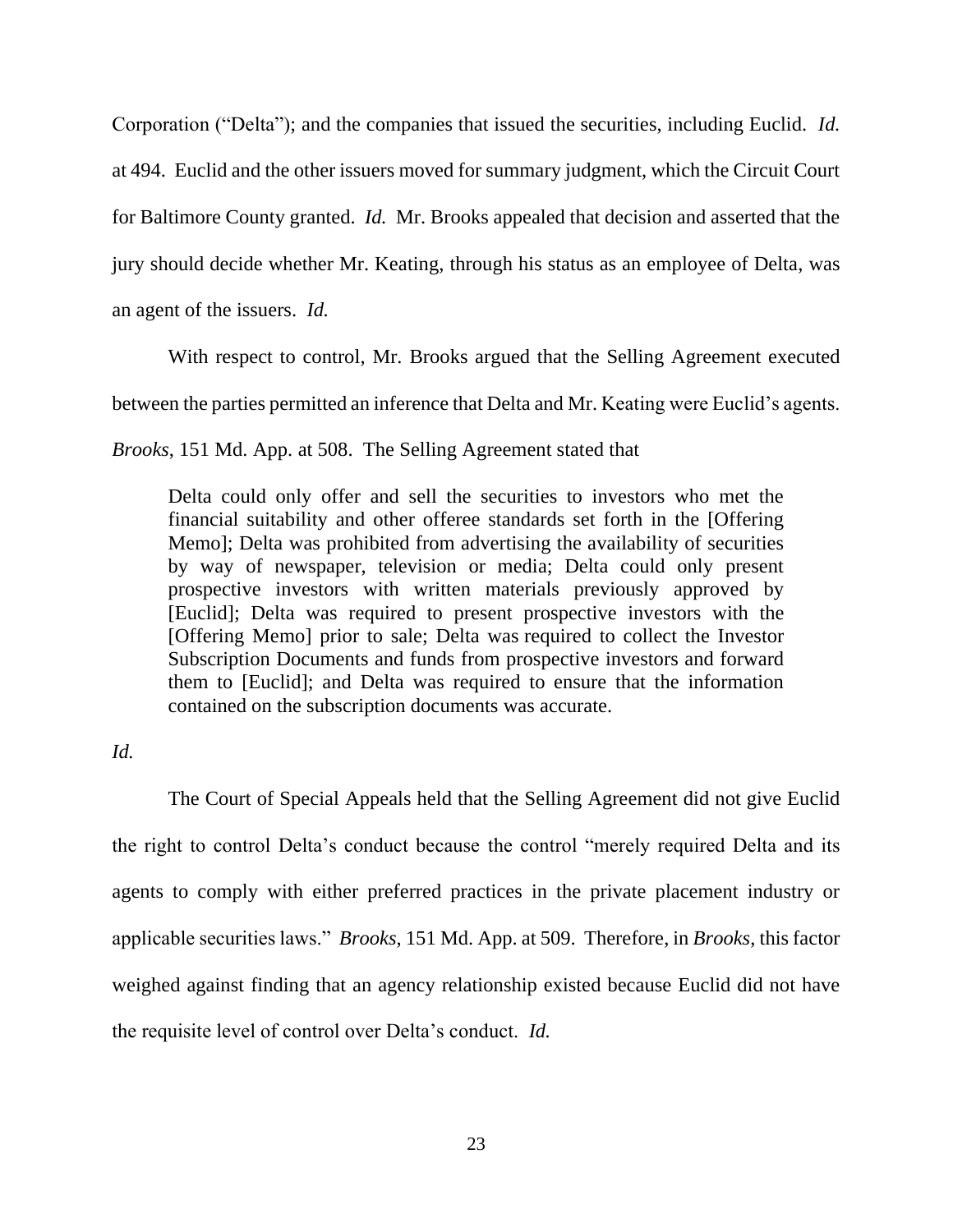In the present case, the facts show that the hospitals approved the cleaning supplies for compliance with infectious control standards. Ensuring compliance with appropriate standards is similar to requiring compliance with "preferred practices in the private placement industry or applicable securities laws." *Brooks*, 151 Md. App. at 509. Following the analysis in *Brooks*, the hospitals did not exercise sufficient control over Broadway because their control was limited to ensuring compliance with infectious control standards. Broadway could have presented any compliant cleaning supplies to the hospitals for approval, and theoretically, the hospitals would have approved any compliant product. This factor also weighs against finding that an agency relationship existed between the hospitals and Broadway.

In sum, the Tax Court erred in deciding that Broadway, acting as an agent to the hospitals, should not have been charged sales and use tax. The Tax Court erroneously applied each of the three agency factors and therefore incorrectly concluded that Broadway acted as an agent of the hospitals. Accordingly, we reverse the Tax Court's decision.

Although the Tax Court erred in its agency analysis in the present case, we emphasize that an agency relationship alone is insufficient for the agent to claim the principal's tax-exempt status. For a tax-exemption to apply, the underlying act performed by the agent must still fit within an exemption set forth in the Maryland Code, and the parties to the agency relationship must comply with the procedures and requirements set forth in the Maryland Code when claiming a tax exemption.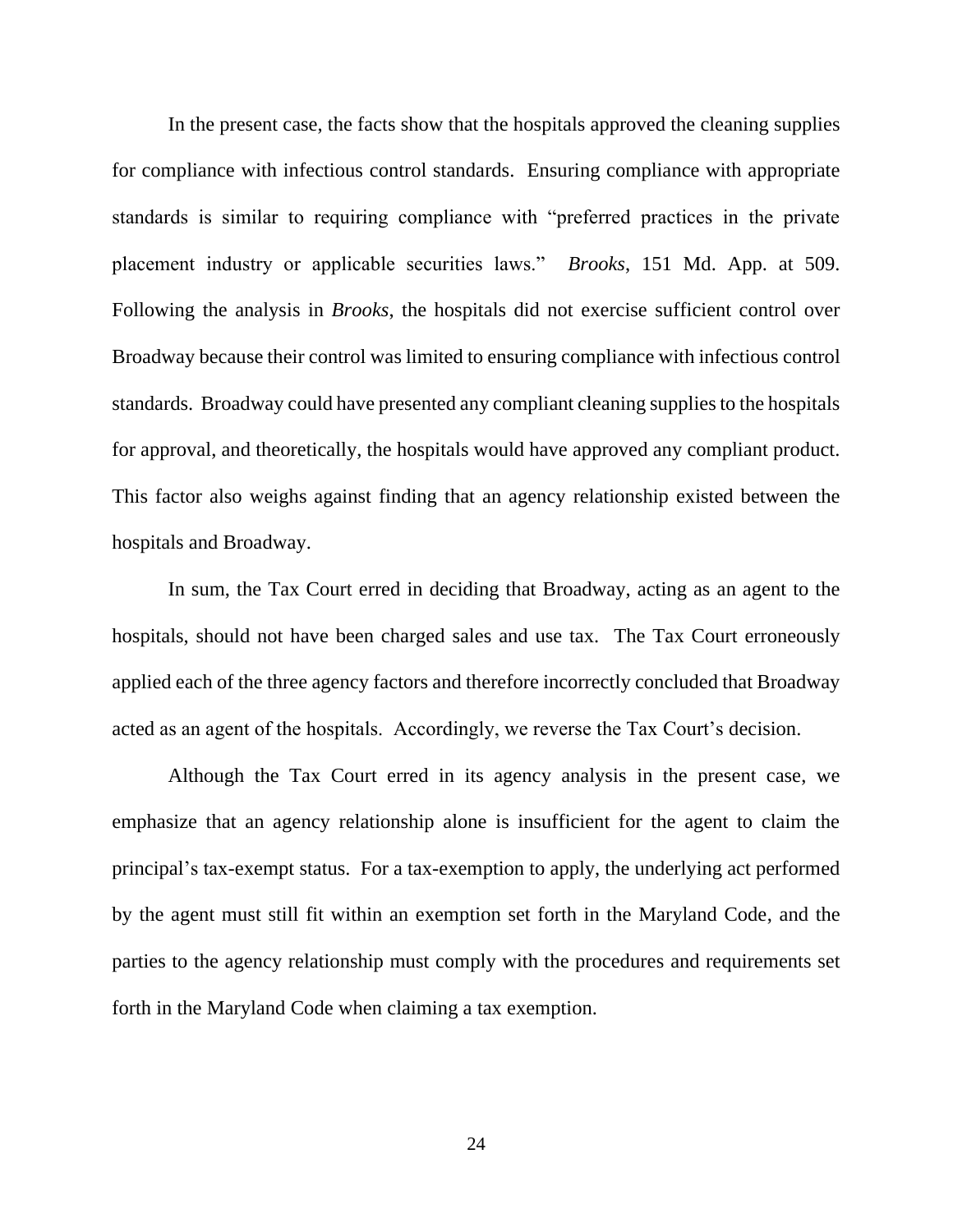# *B.* **McShain** *and TG § 11-204 Analysis*

Before turning to the parties' substantive arguments relating to *McShain*, we must determine whether the issue of the applicability of our holding in *McShain* is properly before us as a procedural matter. We determine that, because *McShain* is not "[a] ground[] relied upon" or an issue "encompassed in the final decision" of the Tax Court, it is not a basis upon which we can affirm the Tax Court's decision. *Campbell*, 364 Md. at 123. However, reaching the issue is in the interest of judicial efficiency, $3$  and we hold that neither *McShain* nor TG § 11-204 provides a basis to conclude that Broadway's cleaning supplies purchases should have been exempt from sales and use tax.

In *McShain*, this Court held that building materials, purchased by an intermediary contractor for use in constructing a building for a tax-exempt entity, were exempt from sales and use tax because the building materials were incorporated into the realty of the final physical structure, and the exemption at issue emphasized the use of the property and not the exemption status of the user. 202 Md. at 74.

Judicial review of agency decisions differs slightly from judicial review of trial court judgments. Generally, we restrict our review to the basis on which the administrative

Md. Rule 8-131(a) (emphasis added).

<sup>3</sup> Maryland Rule 8-131(a) provides us with discretion to consider issues that are not properly before us. It states:

Ordinarily, the appellate court will not decide any other issue unless it plainly appears by the record to have been raised in or decided by the trial court, but *the Court may decide such an issue if necessary or desirable to guide the trial court or to avoid the expense and delay of another appeal*.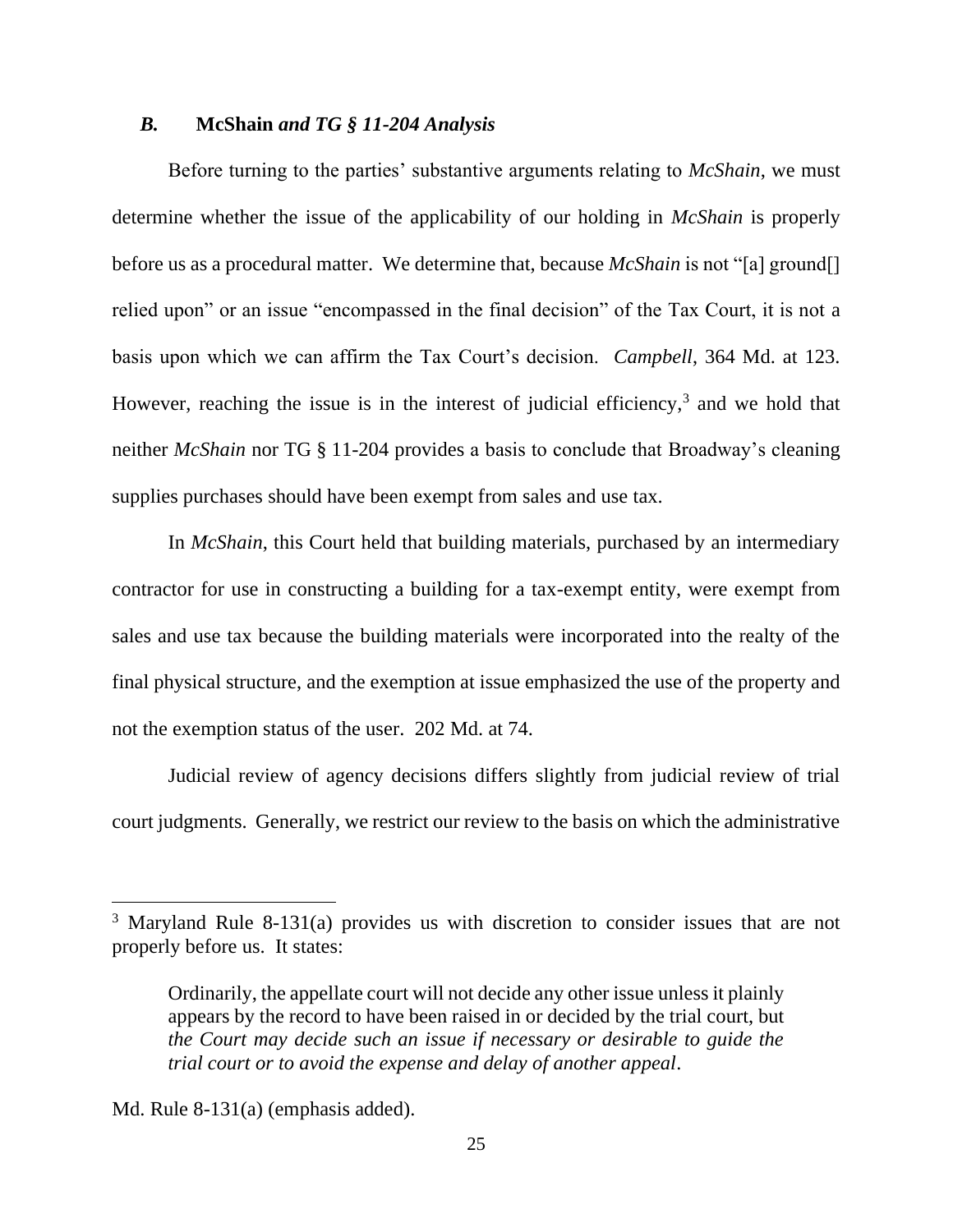agency decided the case. *Campbell*, 364 Md. at 123. Expanding on that principle, we have explained that appellate review of a trial court judgment may result in "search[ing] the record for evidence to support the judgment" and "sustain[ing] the judgment for a reason plainly appearing before the record whether or not the reason was expressly relied upon by the trial court." *United Steelworkers of Am. AFL-CIO, Loc. 2610 v. Bethlehem Steel Corp.*, 298 Md. 665, 679 (1984). However, the reviewing court "may not uphold the agency order unless it is sustainable on the agency's findings and for the reasons stated by the agency." *Id.* (citations omitted).

Although it appears that counsel for Broadway briefly addressed this Court's decision in *McShain* in his closing argument before the Tax Court, the Tax Court's oral findings of fact and conclusions do not appear to be based on the *McShain* holding. Counsel for Broadway stated,

The nonprofit exemption has been found to extend to agents of exempt entities. Early, one of the first sales tax cases period was John [McShain] v. Comptroller, 1953 from the Court of Appeals. And that said it would be a strained interpretation of the charitable nonprofit exemption to say that someone would be entitled to the exemption when they purchased directly from the supplier and not when they [acquire] the property from an intermediary.

The transcript shows that the Tax Court, without citing to the reseller exemption directly, dismisses the applicability of the exemption by noting that the Comptroller "was complaining [that Broadway] talked about agency . . . awfully late in the game. But, [from] my perspective it seems to be the only thing that make[s] sense." After considering each agency factor separately, the Tax Court continued, "[i]t's not a clear-cut decision, . . . . But I'm going to suggest that these items were  $-$  I'm not going to call them resold to [the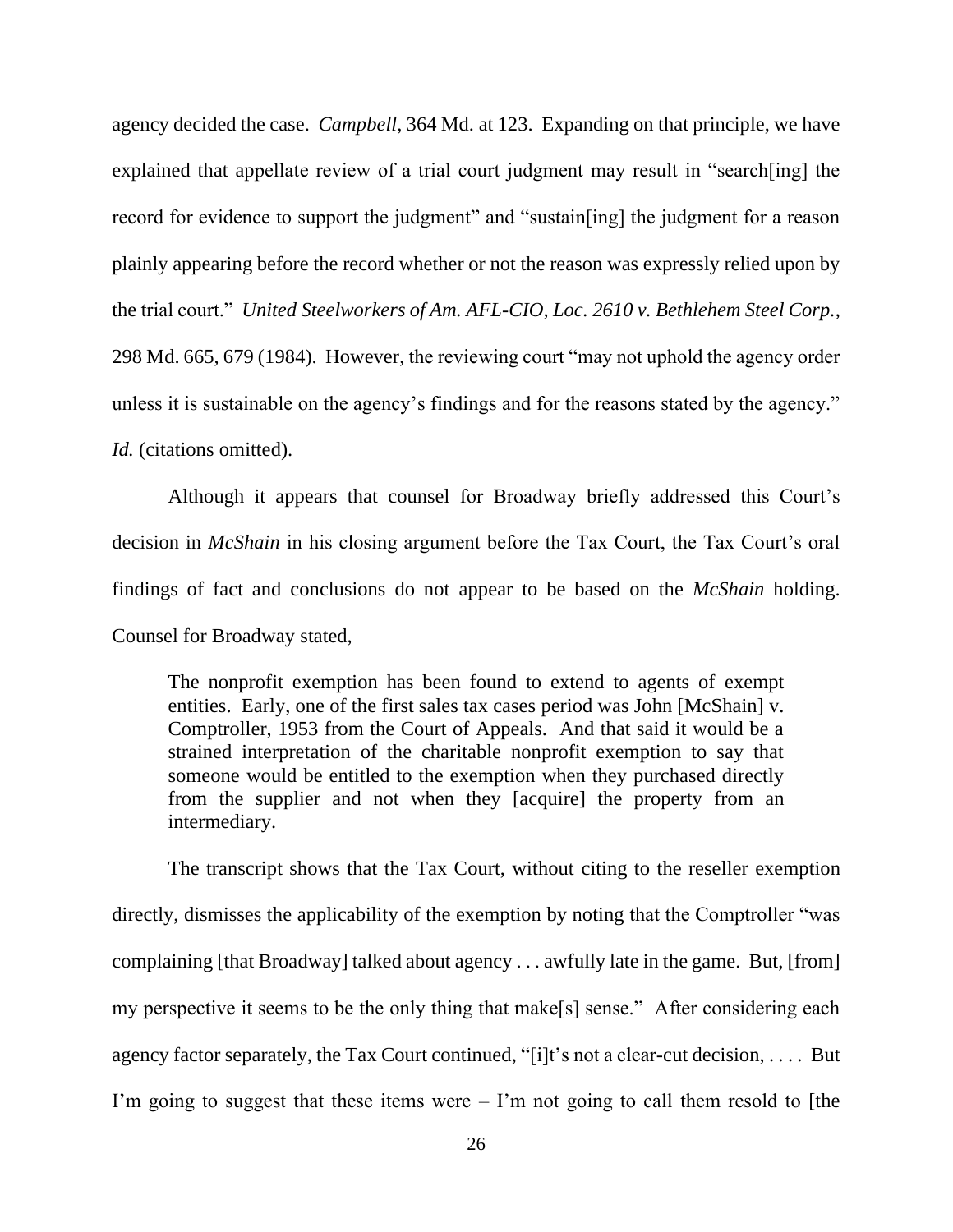hospitals]. They were purchased as agents for [the hospitals] for the benefit of [the hospitals] so that they should not have been charged sales tax."

The Tax Court's findings are devoid of direct analysis and conclusions pertaining to the reseller exemption and clearly demonstrate that, from the Tax Court's perspective, the agency theory was the only viable theory to support refunding the sales tax Broadway paid for its cleaning supplies purchases. Under this Court's general method of reviewing agency decisions, we cannot affirm the Tax Court's decision on *McShain* grounds because the Tax Court did not rely on *McShain* to reach its conclusion. We decline to substitute our own judgment for that of the Tax Court, especially regarding the applicability of the reseller exemption, which is within the Tax Court's ambit and therefore entitled to deference. *Frey*, 422 Md. at 138.

In *McShain*, this Court considered the applicability of the sales and use tax exemption to a contractor's purchase of supplies and materials incorporated into buildings for use by the National Institute of Health ("NIH") located in Bethesda, Maryland. 202 Md. at 70. Between August 1935 and March 1942, two Montgomery County residents, Mr. and Mrs. Wilson, donated land in Bethesda to the United States for the construction of buildings for use by the NIH. *Id.* The donations were properly accepted, and the federal government acquired adjoining land for the building. *Id.*

In 1949, John McShain, a builder, entered into a lump-sum contract with the United States, through the Public Buildings Administration, to build a clinical building on the land. *McShain*, 202 Md. at 70–71. The Comptroller demanded Mr. McShain pay sales and use tax on the materials and supplies that were incorporated into the building and refused to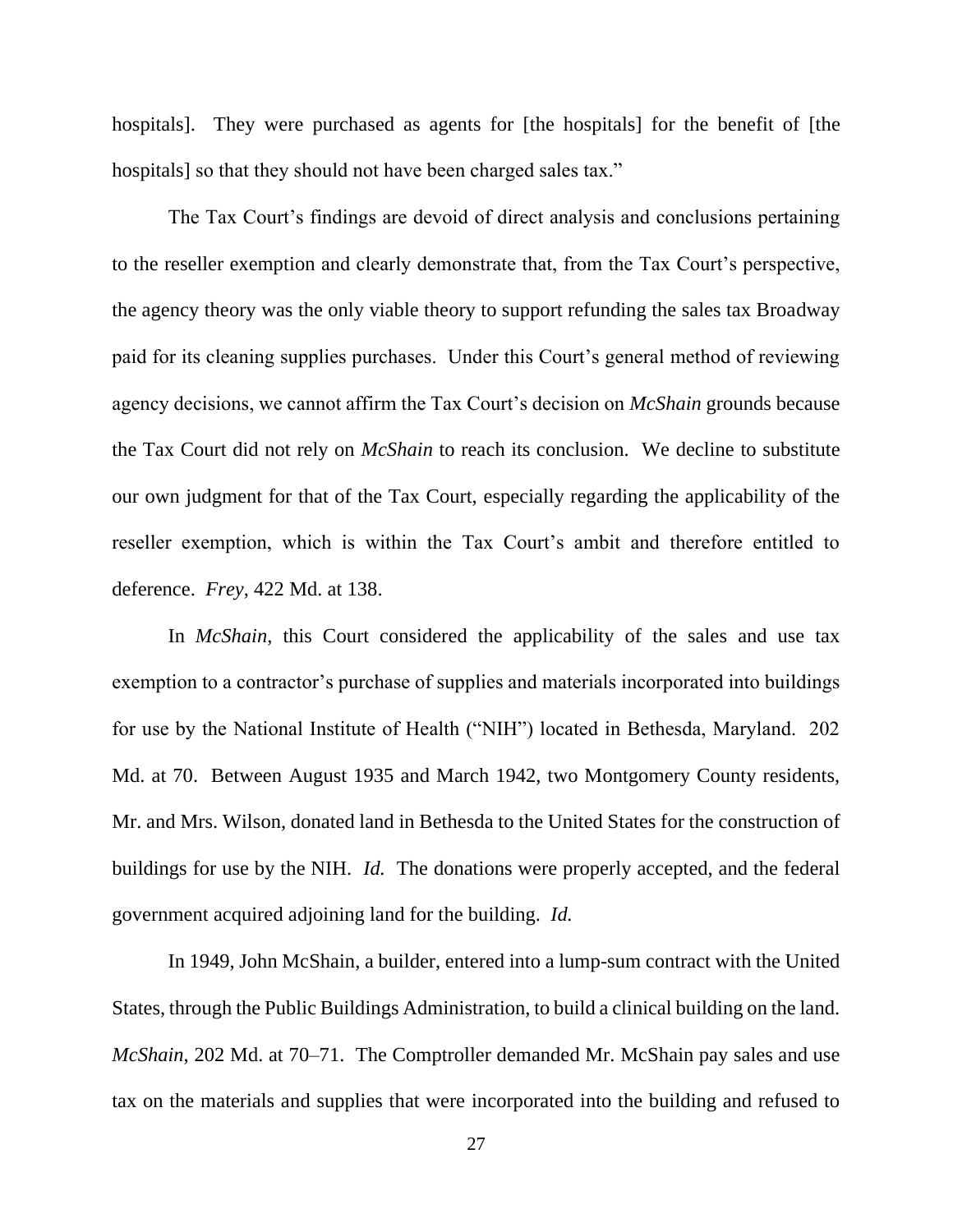grant a refund of taxes paid. *Id.* Mr. McShain argued his purchases were exempt from the sales and use tax under various sections of Article 81—the prior codification of the Tax-General Article—and Rule 70, which was promulgated by the Comptroller on June 1, 1949. *Id.* at 71.

Ultimately, this Court held that Mr. McShain was not responsible for paying sales and use tax on the building materials he purchased. *McShain*, 202 Md. at 74. The Court reasoned that the NIH could fairly be deemed exempt from the sales and use tax based on its purpose and further noted that a purchase of tangible personal property incorporated into the building could be considered "for use in carrying on the work" of the tax-exempt institution or organization—here, the NIH. *Id.* at 72. Holding to the contrary would be a "strained construction" because tax-exempt organizations and institutions would be "entitled to the exemption when they purchase directly from a supplier, but not when they acquire the property through an intermediary contractor." *Id.* at 73.

Broadway argues that this Court should extend its holding in *McShain* to apply to its purchase of cleaning supplies for the tax-exempt hospitals. In doing so, Broadway compares its purchases of cleaning supplies to Mr. McShain's purchases of building materials to construct the NIH building. According to Broadway, failing to extend *McShain* to this case would result in an anomaly—a tax exemption for one form of tangible personal property (construction materials) but not for another (cleaning supplies).

The Comptroller responds by citing three cases in which this Court refused to extend the *McShain* holding and urges this Court to adopt a similar approach in this case. In each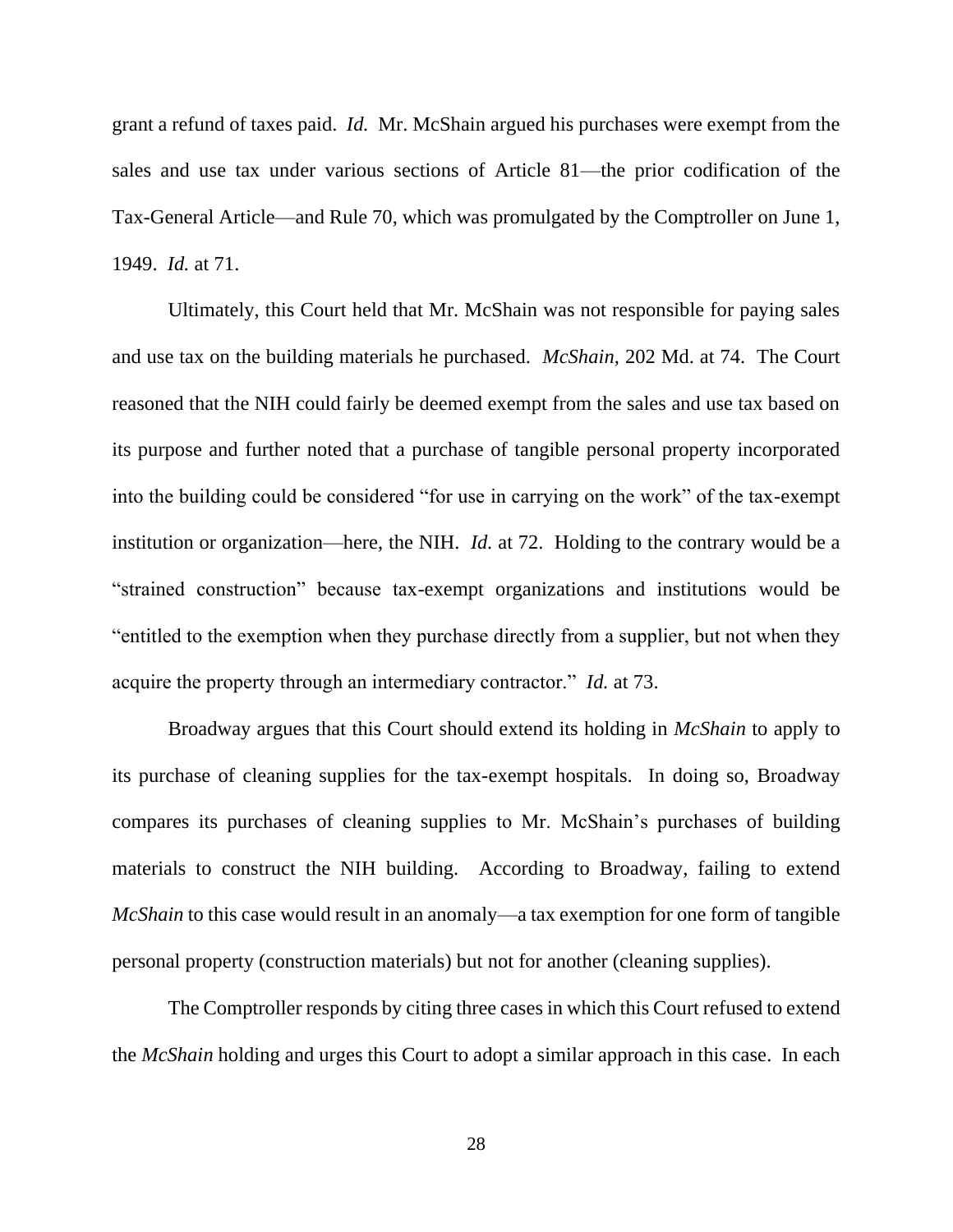of the cases, the purchases made relative to a tax-exempt entity were not incorporated into the realty of the non-profit organization, and this Court declined to extend *McShain*.

In *Comptroller v. Joseph F. Hughes & Company, Inc.*, the Comptroller assessed John F. Hughes & Company sales tax on items purchased by the company, including "(1) lumber used for forms in connection with the laying of concrete[;] (2) nails and hardware used in the form lumber[;] (3) muriatic acid used to clean bricks[;] (4) fuel for temporary heating[;] (5) photographs showing the progress of the work[; and] (6) special bits for small tools." 209 Md. 141, 143 (1956). Each of the purchases fulfilled contracts with Baltimore City and other political subdivisions of the State, and the parties stipulated that the "value of all the items was destroyed by the use made of them in the progress of the work." *Id.* The Court held that the items were subject to sales tax because *McShain*'s holding interpreted a statute limited to property purchased for specified uses. *Id.* at 145. Therefore, this Court declined to extend *McShain* to a contractor's purchases of "an expendable or operating item" when the contractor used the items and destroyed their value "before they came into the use of the landowner, and neither title nor possession ever passed to the political subdivisions." *Id.* at 146.

In *Steiner Construction Company, Inc. v. Comptroller*, the Court was presented another opportunity to consider *McShain* in the context of purchases made under contracts to maintain, improve, and repair property owned by the Baltimore & Ohio Railroad Company. 209 Md. 453, 456 (1956). This Court considered whether Steiner Construction Company owed sales tax on its purchases of personal property used in forty-seven contracts between the construction company and the Baltimore & Ohio Railroad Company. *Id.*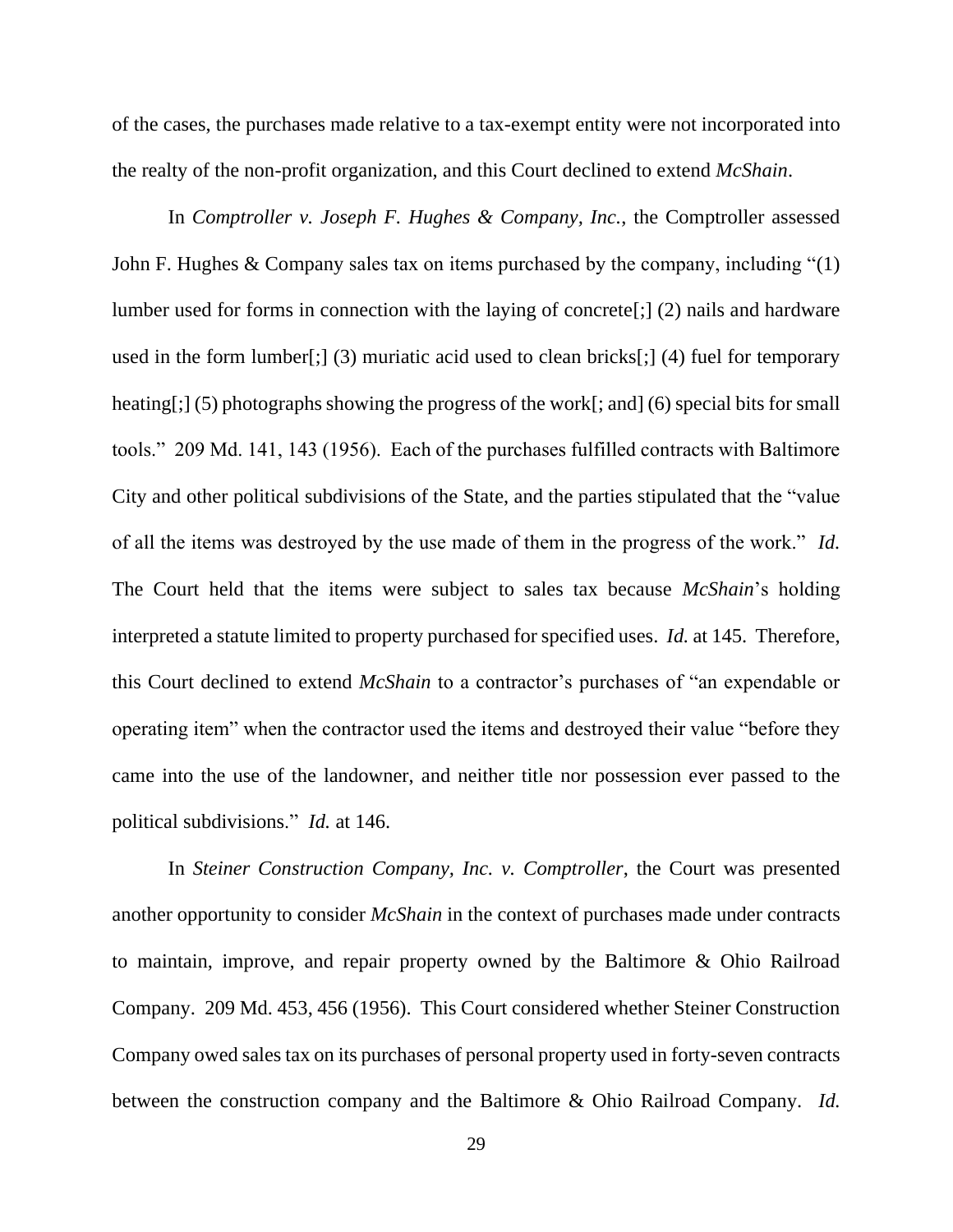Under the contracts, the construction company made alterations, improvements, and repairs to real property owned by the railroad. *Id.* The *Steiner* Court emphasized that the holding in *McShain* is limited to scenarios where the exemption is tied to the owner's use and not the owner's exemption status. *Id.* at 461.

Finally, in *James McHugh Construction Company v. Comptroller*, a dispute involved the Washington Metropolitan Area Transit Authority ("WMATA") Compact, in which Maryland, Virginia, and the District of Columbia established a common agency to alleviate transit and traffic concerns in the metropolitan area. 291 Md. 48, 49–50 (1981). The Compact stated that WMATA was not required to pay taxes upon any property acquired by it but allowed the signatory states the power to collect taxes upon "material, equipment, or supplies purchased by any company subject to the Compact[.]" *Id.* at 50. In 1974, James McHugh Construction Company entered into a contract with WMATA to construct a portion of a subway system in Bethesda, Maryland and paid sales tax on the materials incorporated into the subway structure. *Id.* at 52.

The construction company filed refund requests in the amount of the paid sales tax. *James McHugh Constr. Co.*, 291 Md. at 52. The Comptroller denied the refund requests, and the Tax Court and Circuit Court for Montgomery County affirmed. *Id.* This Court affirmed the courts below. *Id.* Again, this Court declined to extend *McShain* and held that *McShain* did not govern because a "contractor's exemption depends upon the use to which the property is put and not upon the tax-exempt status of the user." *Id.* at 56.

As we did in those three cases, we decline to extend *McShain* to the circumstances of this case. Although at first glance, there appears to be similarities between *McShain* and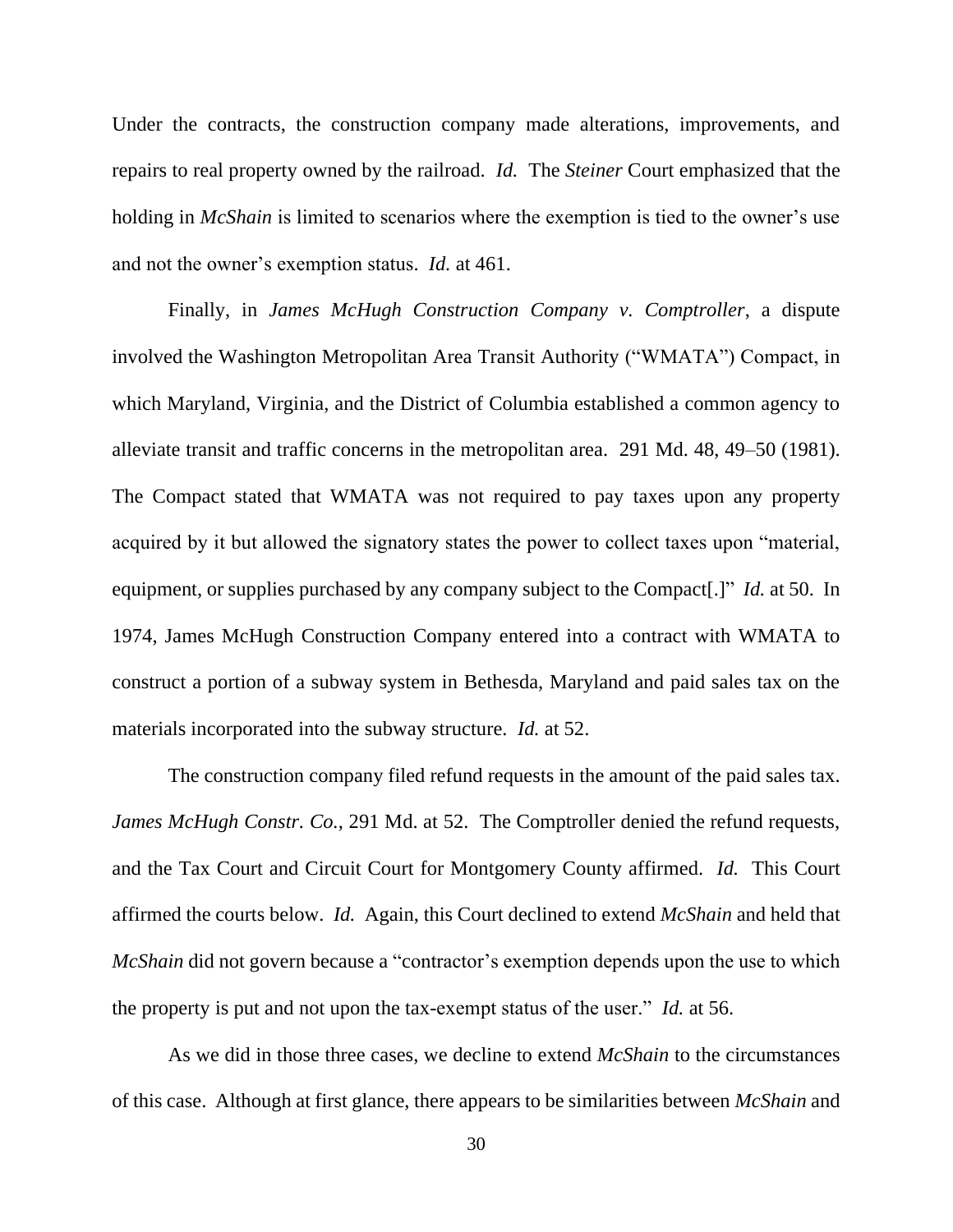the facts at hand, those similarities do not withstand scrutiny. Those similarities include: (1) that the contract in *McShain* and the HSAs before us in this case were for lump-sum amounts; (2) that the contracts in both cases were between intermediary purchasers and tax-exempt organizations; and (3) that the intermediary purchasers were charged sales tax on the purchases and disputed the taxes.

However, relying solely on these similarities ignores a key difference between the facts of *McShain* and the facts before us. In *McShain*, the building materials purchased were incorporated into the NIH building's final physical structure, unlike the cleaning supplies in this case. Even if the cleaning supplies were for use in carrying on the hospitals' work, the cleaning supplies are not incorporated into the realty of the hospitals. Thus, Broadway's argument that holding in favor of the Comptroller would result in inconsistent tax exemptions without meaningful difference lacks merit.

For the reasons above, we decline to extend *McShain* and hold that *McShain* does not provide a basis for Broadway's purchases to be exempt from sales tax.

#### **CONCLUSION**

For the foregoing reasons, we hold that the Tax Court erroneously conducted its agency analysis as a matter of law. Additionally, we hold that *McShain* cannot serve as a proper basis to affirm the Tax Court because the Tax Court's decision was based on agency principles and not on Broadway's theory of the reseller exemption or this Court's holding in *McShain*. Even if the *McShain* arguments were properly before us, we would not affirm on those grounds because our holding in *McShain* is narrow and does not extend to purchases of tangible personal property when the items are not incorporated into the realty